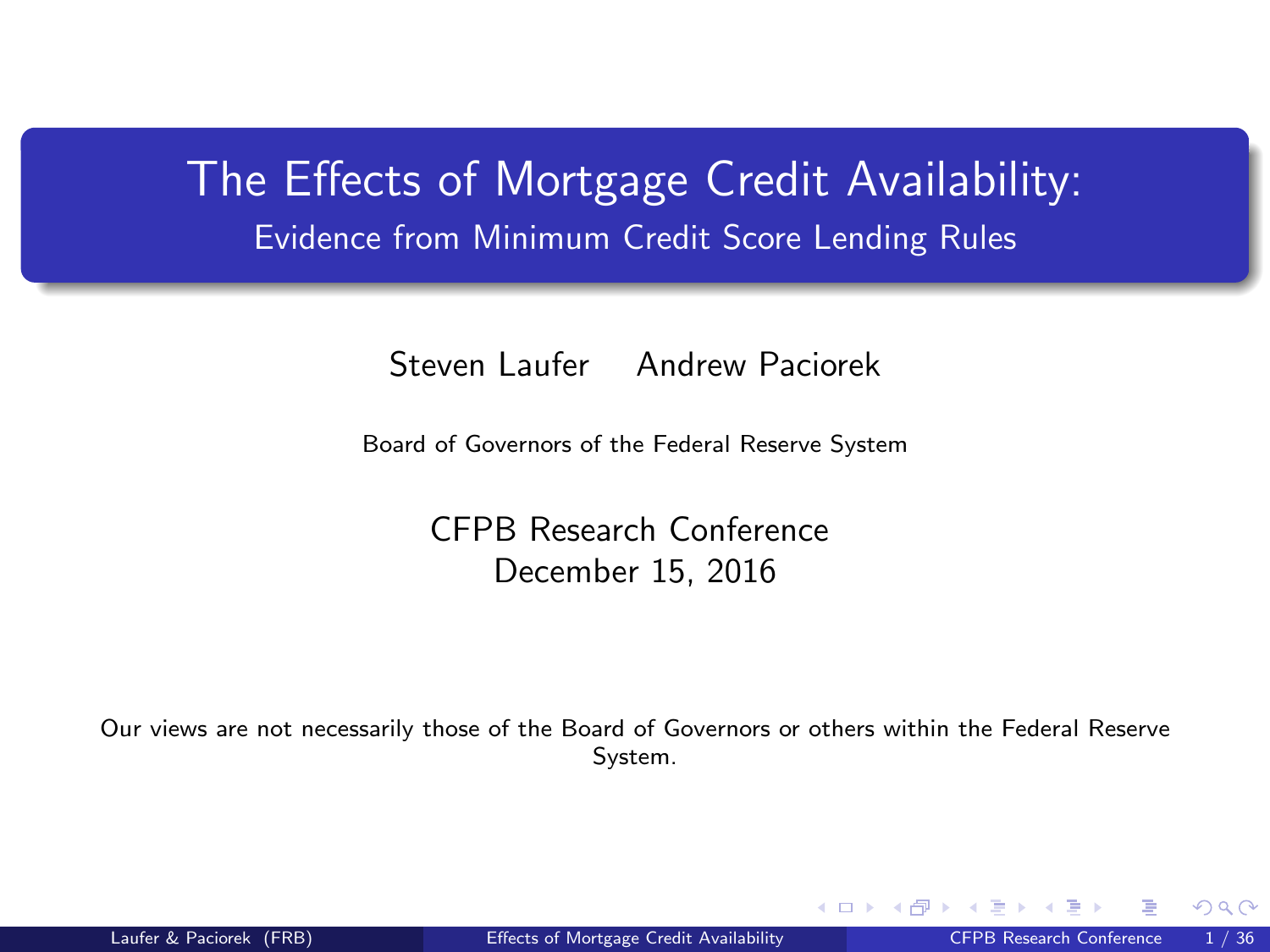• Capacity – ability of the borrower to pay – DTI ratio

- $\bullet$  Collateral value of the house LTV ratio
- $\bullet$  Credit credit worthiness of the borrower credit score

4 0 8

 $\Omega$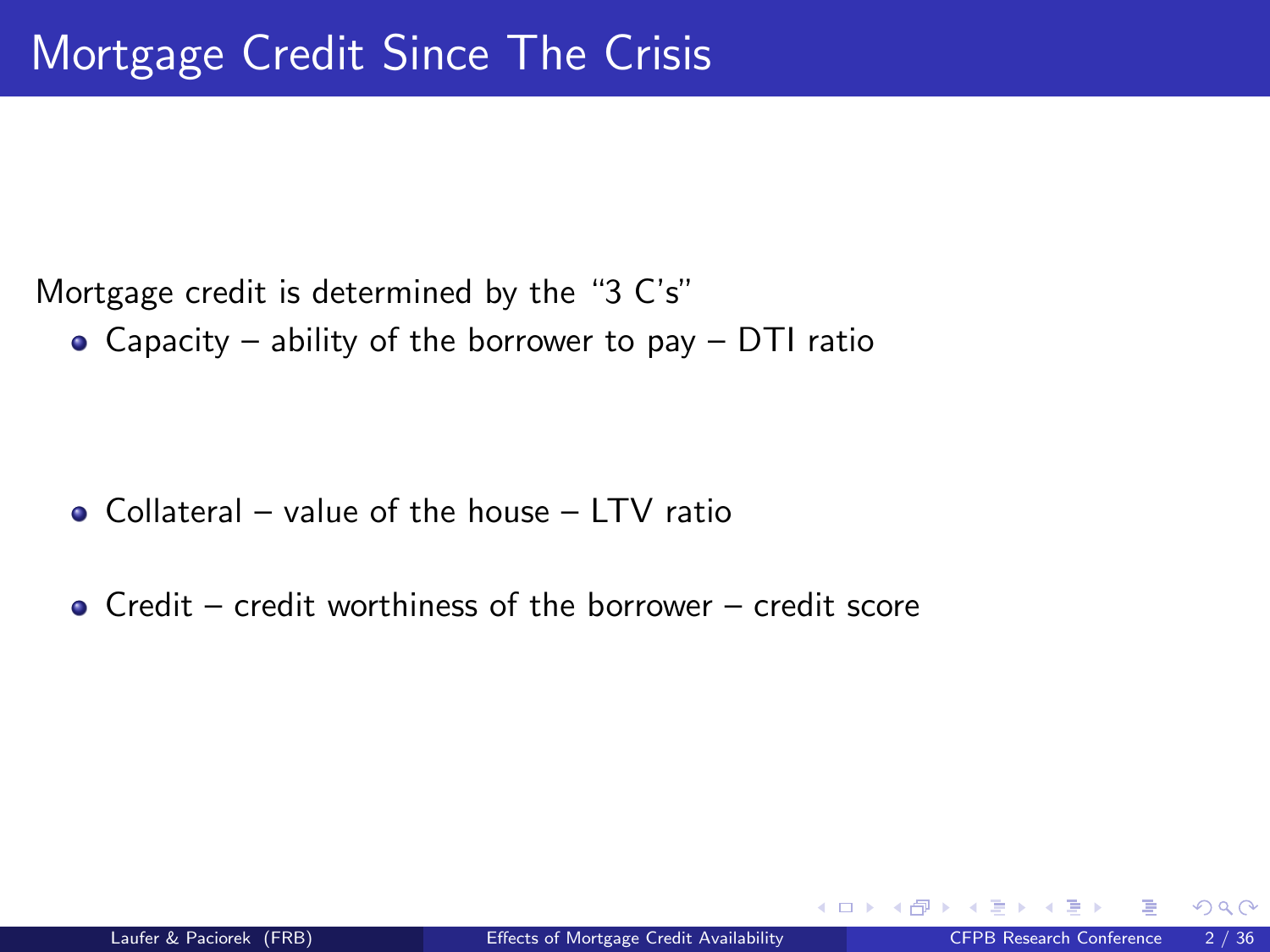- Capacity ability of the borrower to pay DTI ratio
	- Limits not especially tight. Agency-backed mortgages exempted from QM.
	- Documentation requirements have become much more strict (ask Ben Bernanke)
- Collateral value of the house LTV ratio
- $\bullet$  Credit credit worthiness of the borrower credit score

 $\Omega$ 

**←ロ ▶ ← イ 同 →**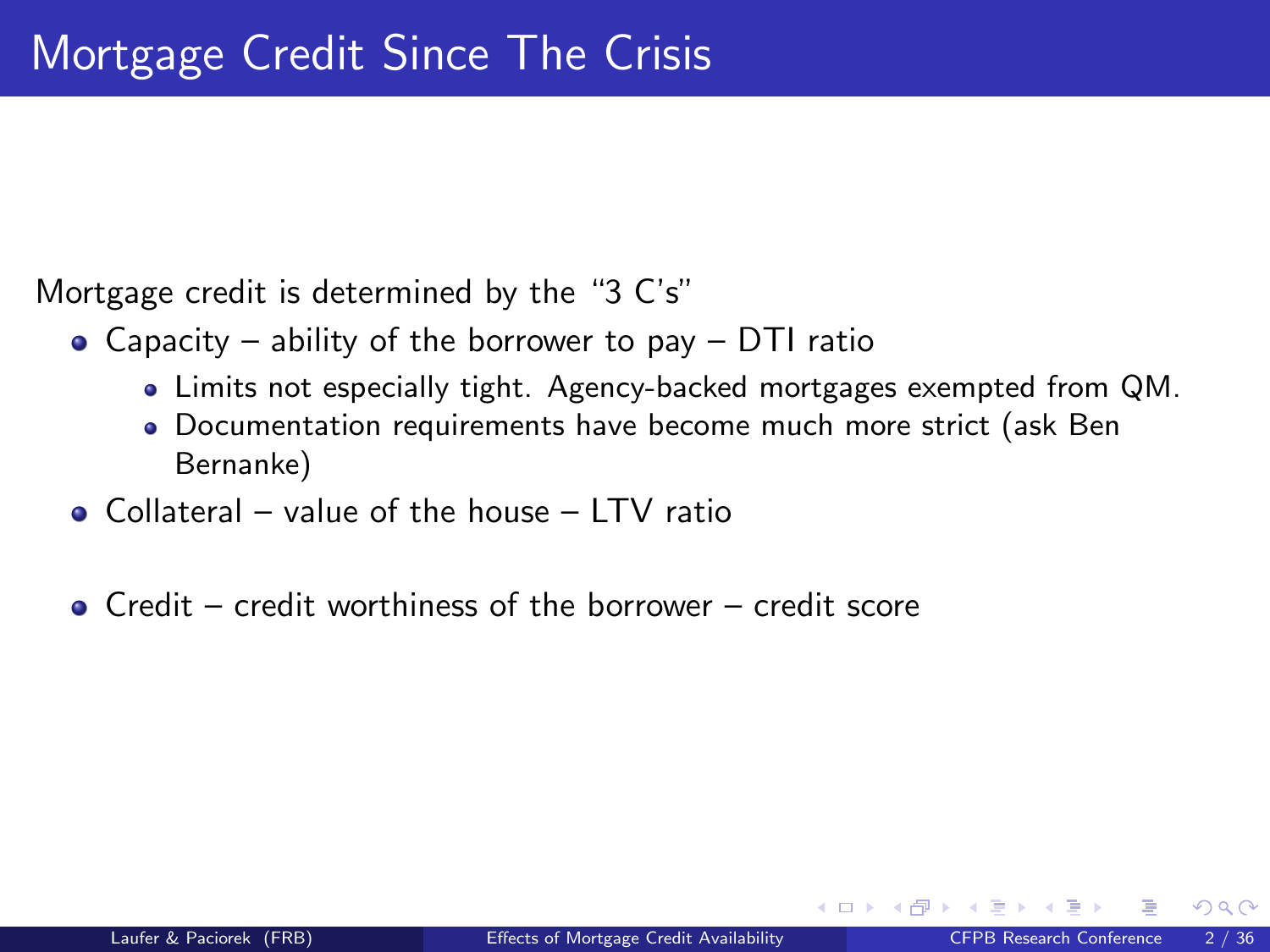- Capacity ability of the borrower to pay DTI ratio
	- Limits not especially tight. Agency-backed mortgages exempted from QM.
	- Documentation requirements have become much more strict (ask Ben Bernanke)
- Collateral value of the house LTV ratio
	- Not tight. Low down-payment loans available from FHA, GSEs.
- $\bullet$  Credit credit worthiness of the borrower credit score

 $\Omega$ 

**4 ロ ト 4 何 ト 4**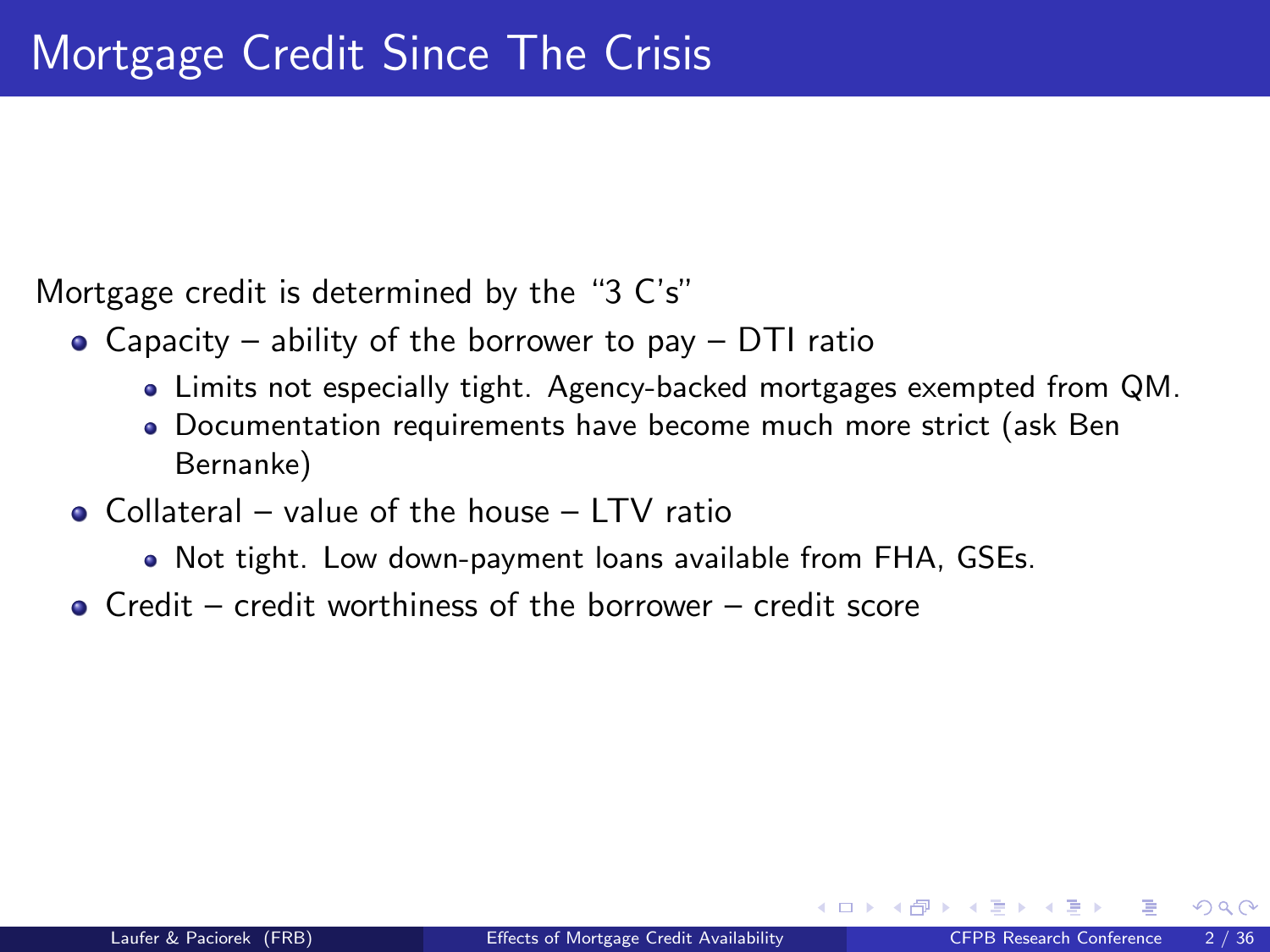- Capacity ability of the borrower to pay DTI ratio
	- Limits not especially tight. Agency-backed mortgages exempted from QM.
	- Documentation requirements have become much more strict (ask Ben Bernanke)
- Collateral value of the house LTV ratio
	- Not tight. Low down-payment loans available from FHA, GSEs.
- $\bullet$  Credit credit worthiness of the borrower credit score
	- TIGHT. Difficult for low-FICO borrowers to get loans.

 $\Omega$ 

**4 ロ ト 4 何 ト 4**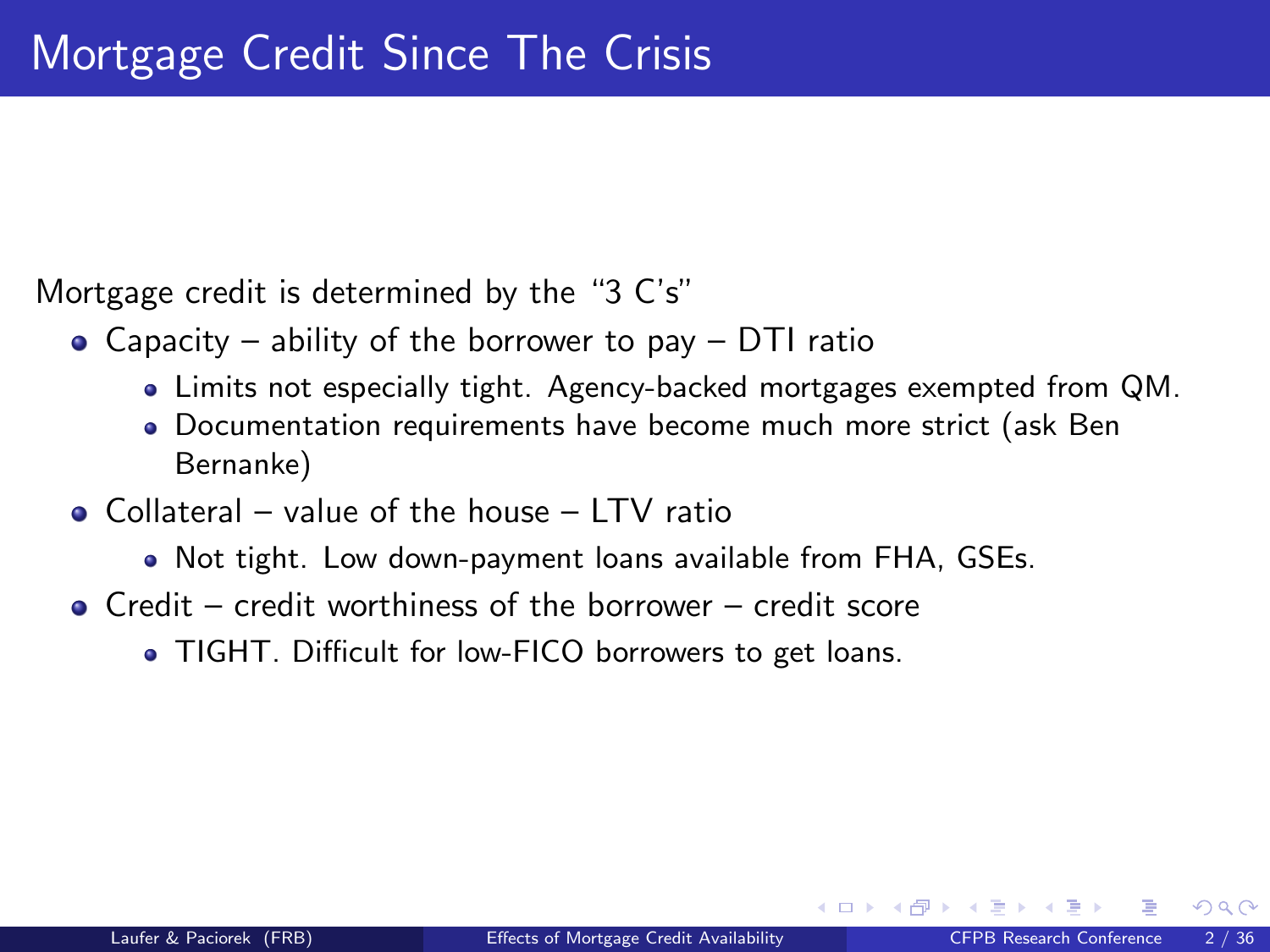#### Distribution of Credit Scores on Mortgages

Shift in distribution of mortgages away from borrowers with low credit scores.



4.0.3

 $\Omega$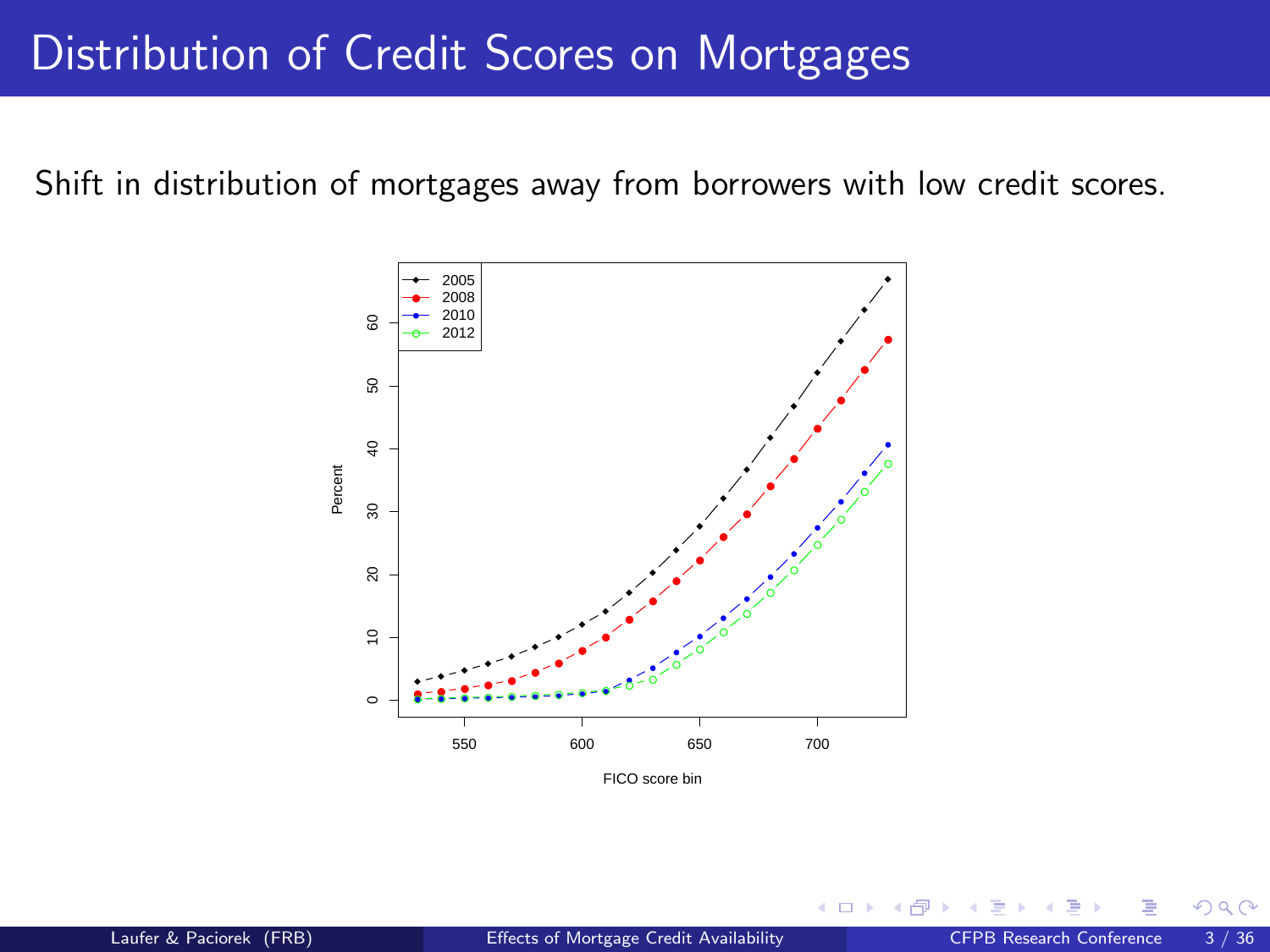### Distribution of Credit Scores on Mortgages

Shift in distribution of mortgages away from borrowers with low credit scores.



Is this supply or demand?

4.0.3

 $\Omega$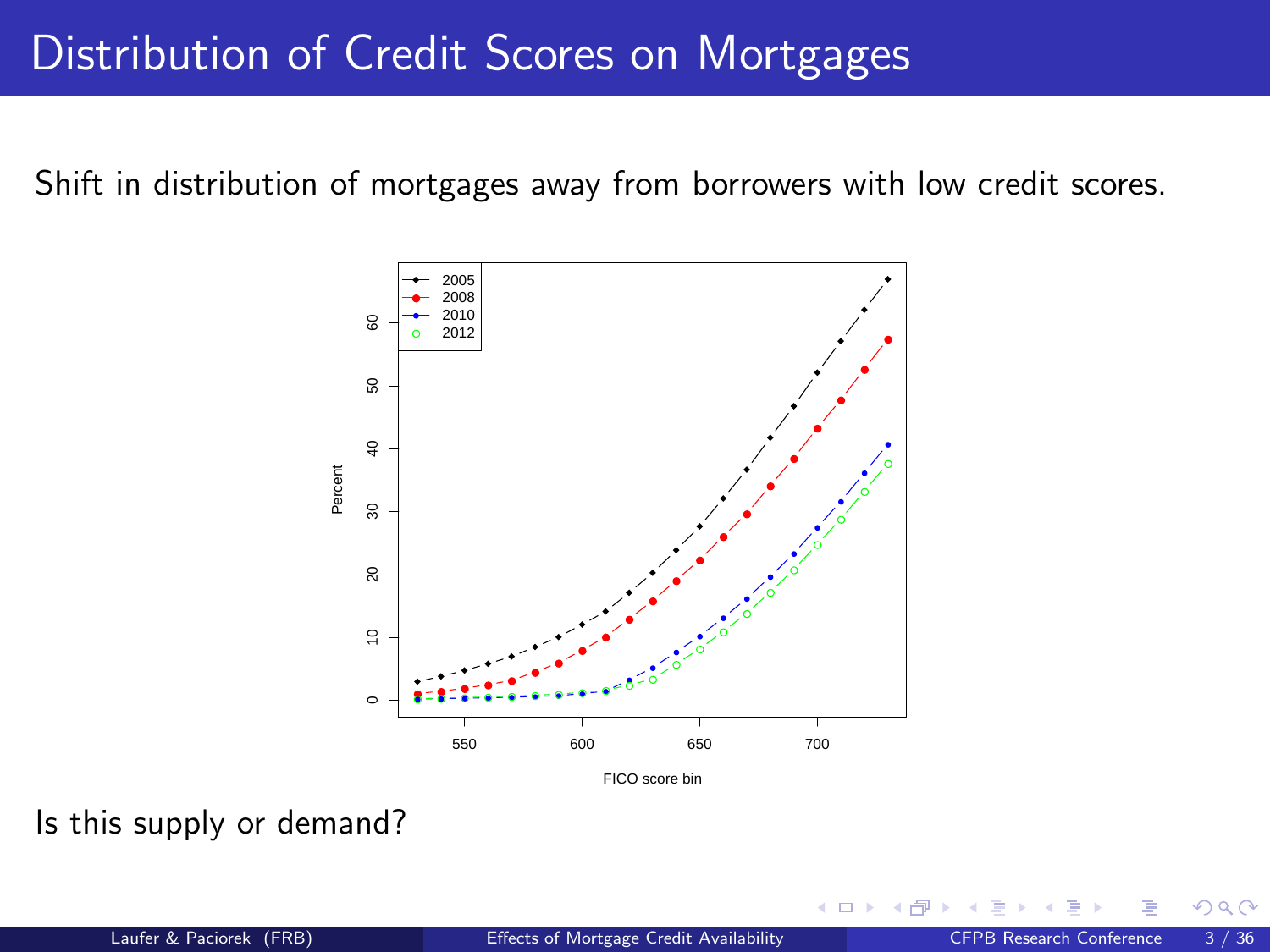#### Density of Credit Scores on Mortgages



 $\leftarrow$   $\Box$ → 母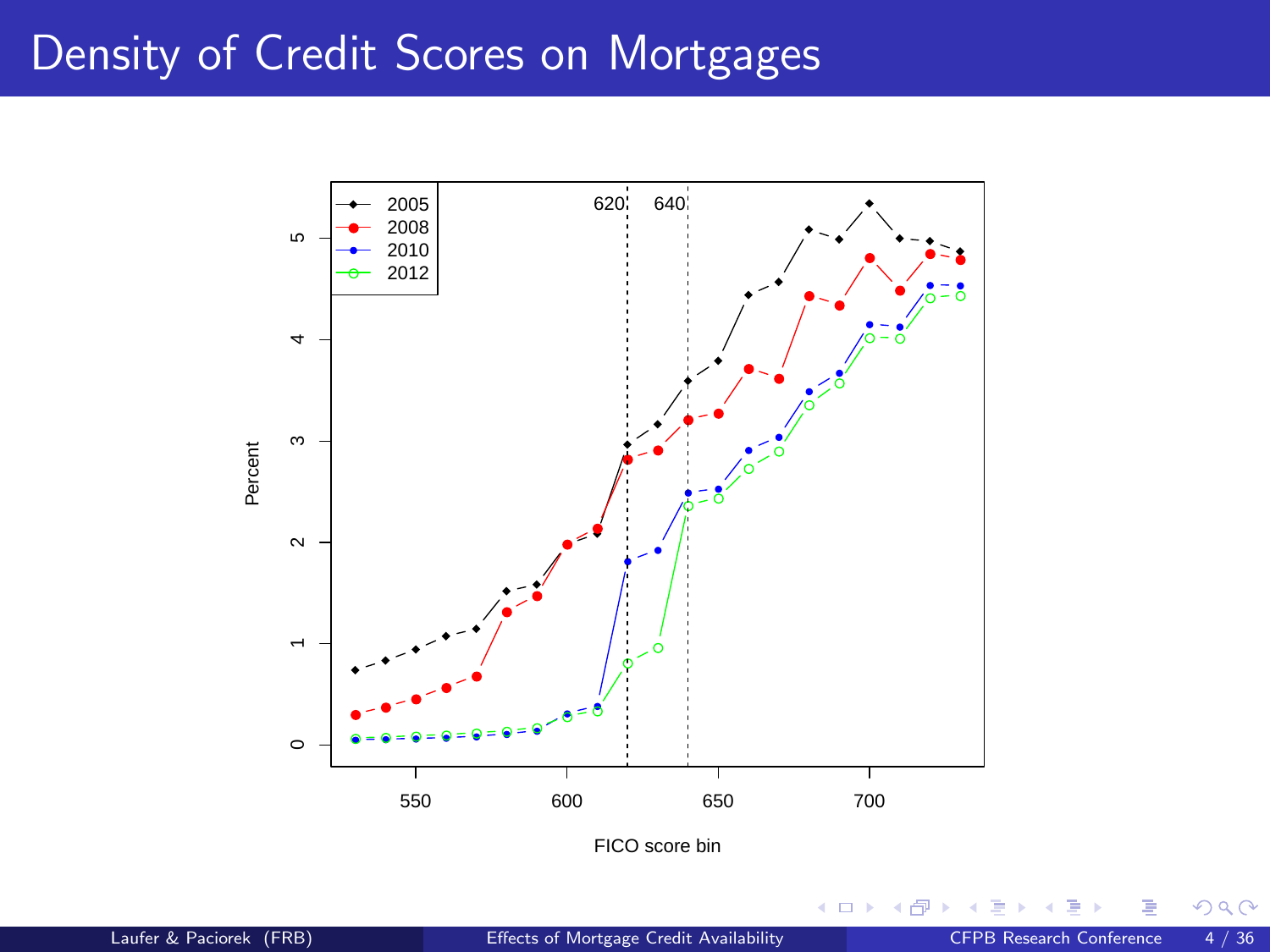### Credit Score Density by Mortgage Type

Where did these thresholds come from?



4 0 8 一个问  $QQ$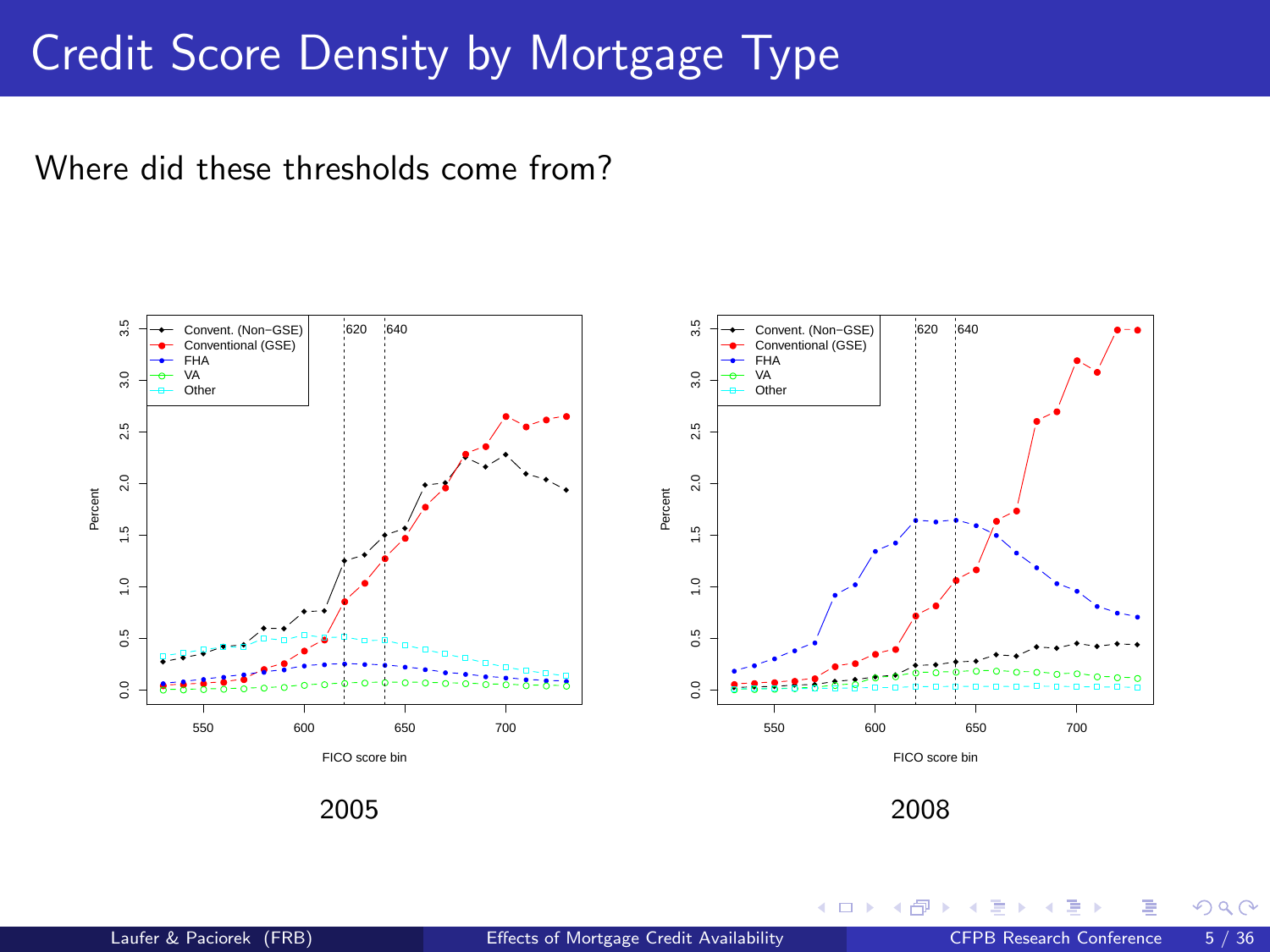# Credit Score Density by Mortgage Type

Where did these thresholds come from?



**← ロ ▶ → イ 同**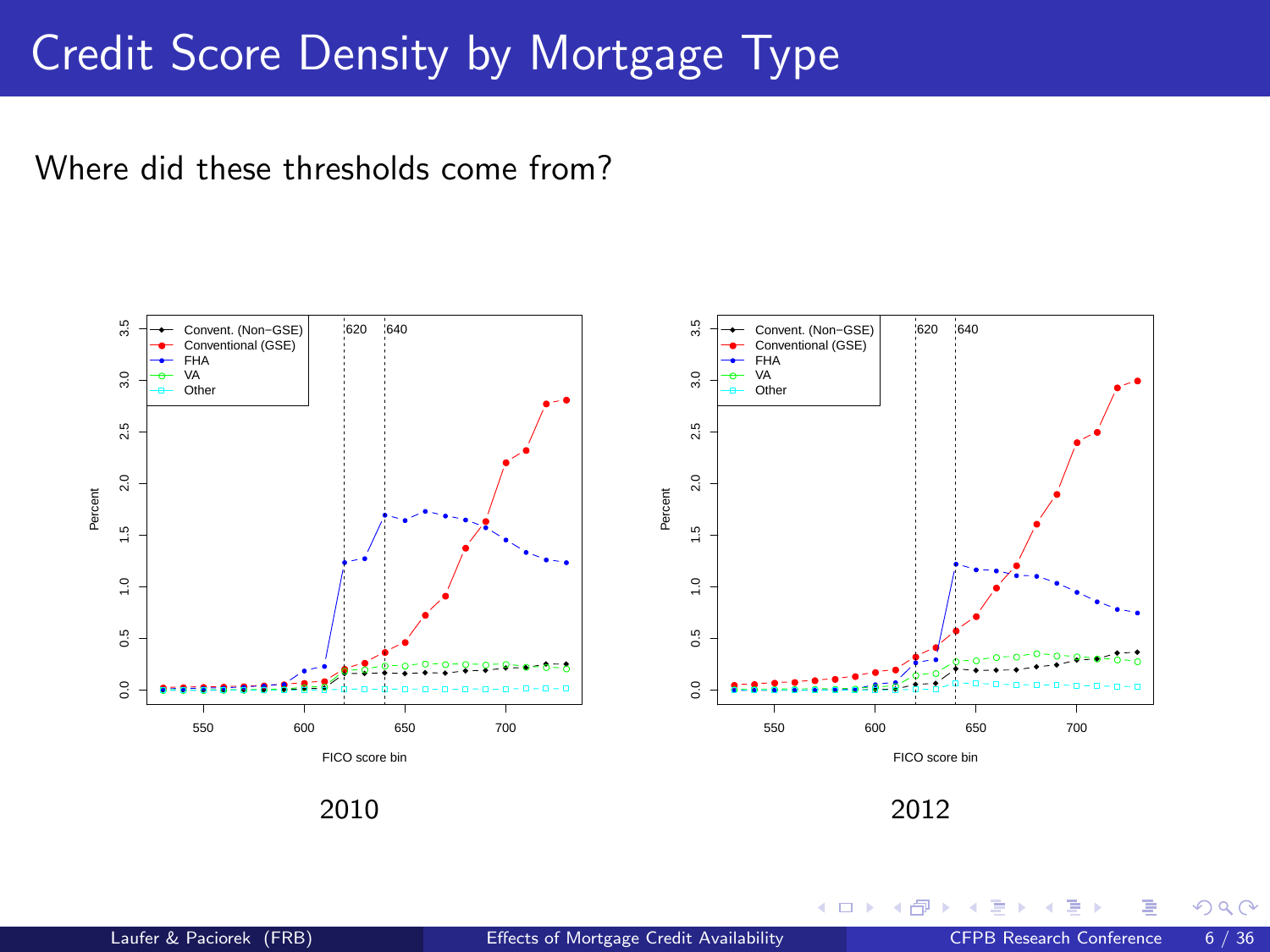Tight credit to at least some borrowers could have played a role in:

- Decline in homeownership rate, shift towards rental demand
- Weak recovery in residential investment, particularly at the low end of the market
- Inability of some potential homeowners to take advantage of historically low interest rates

 $\Omega$ 

**←ロ ▶ ← イ 同 →**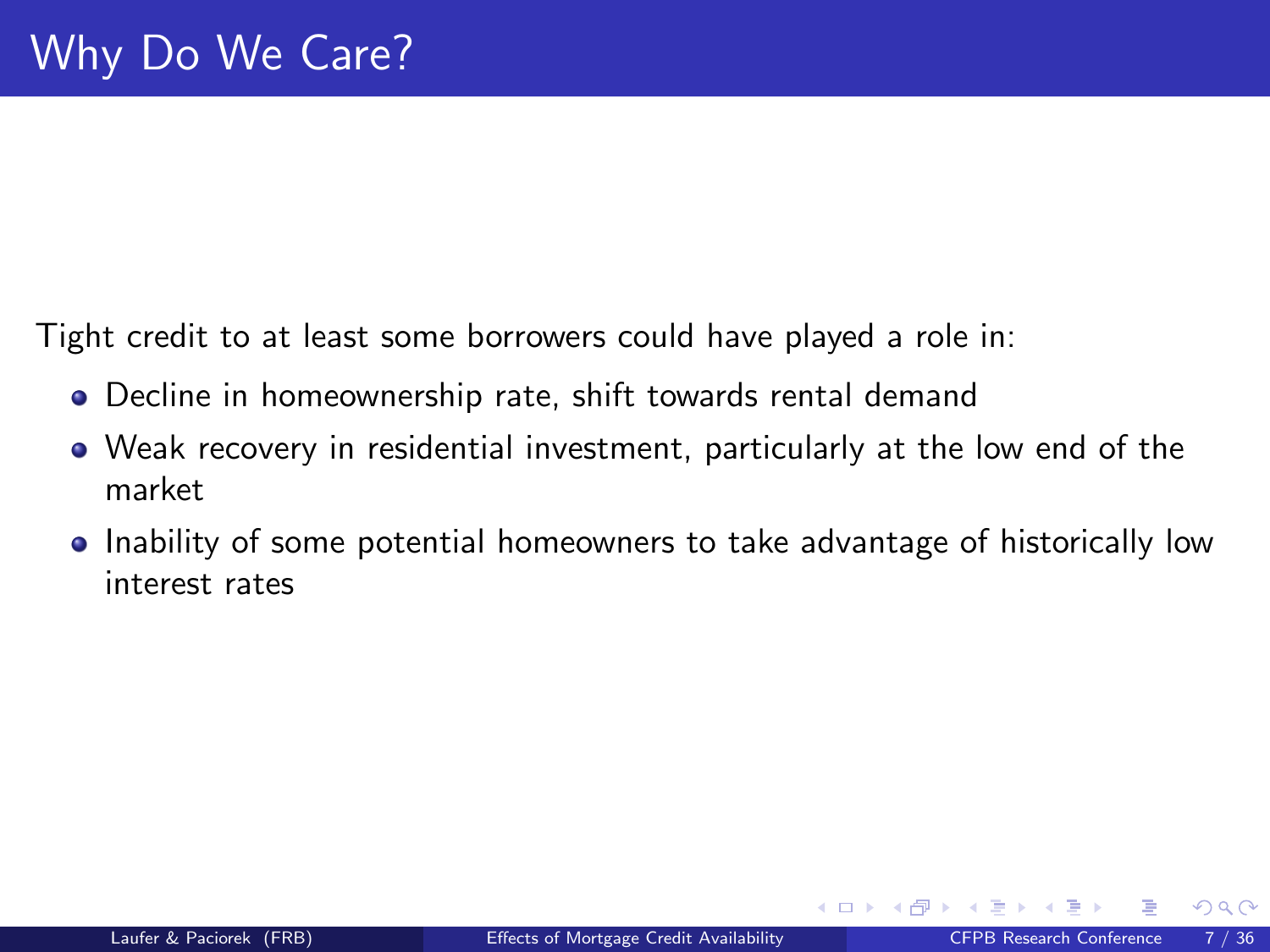- We use discontinuities in the distribution of credit scores to construct a measure of mortgage credit availability that captures effect of minimum credit score lending rules
- Assign credit availability measure to everyone in FRBNY/Equifax consumer credit panel (5 percent of US adult population)
- In the spirit of RD and DiD, estimate consequences of tight mortgage supply while controlling for differences in demand that may be correlated with credit score

**4 ロ ト 4 何 ト 4**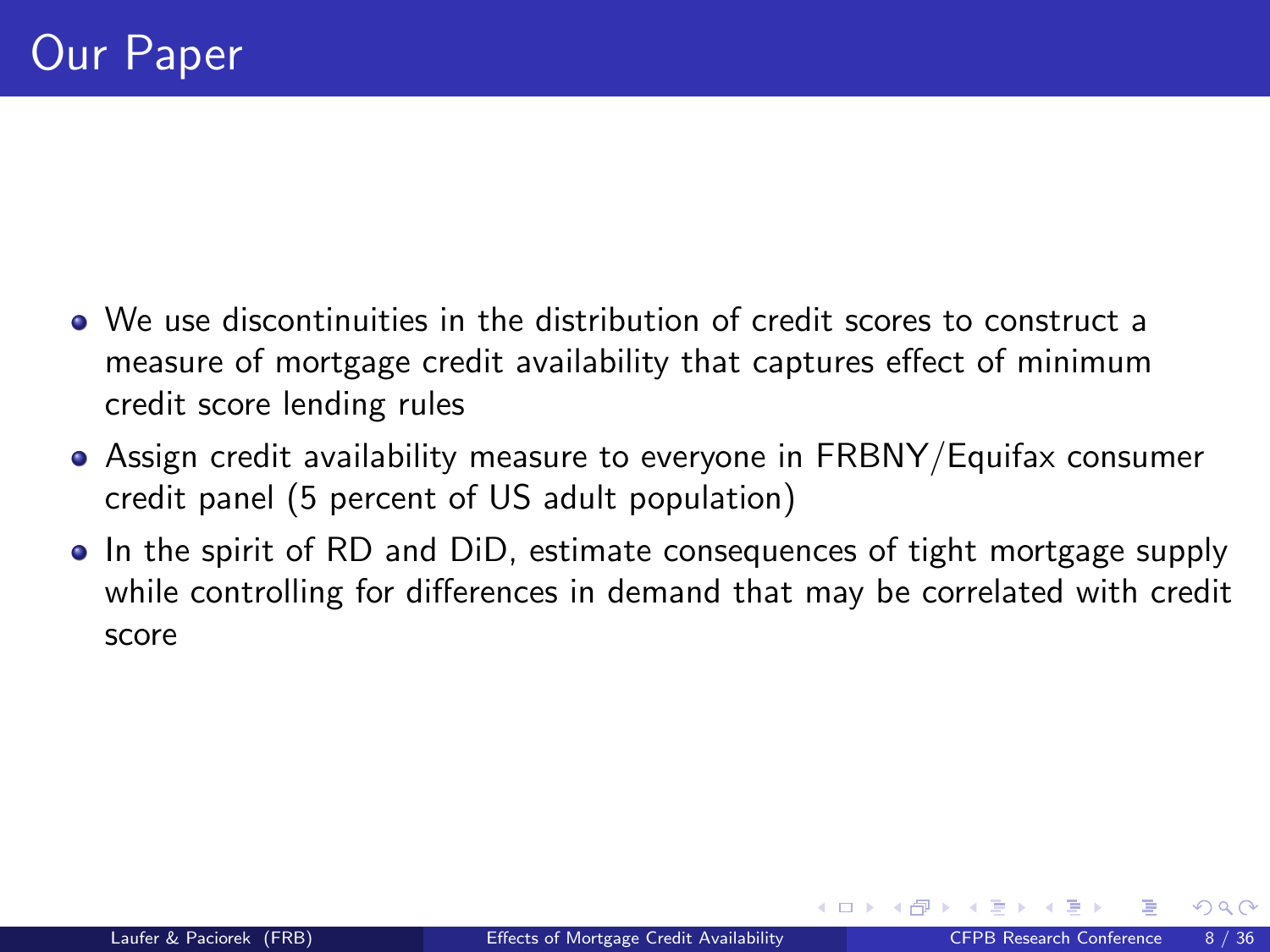- The effect of tight credit on mortgage borrowing is large and persistent, although it attenuates somewhat over time.
	- Effects concentrated among younger adults and middle-income or moderately black census tracts
	- In aggregate, we estimate that minimum credit scores reduced new mortgage originations by about 2 percent from 2011-2014, with much larger effects close to the thresholds.
- Among prior borrowers, access to credit reduced delinquency on mortgage and non-mortgage debt, increased auto loan borrowing
- But had little effect on cross-MSA migration

**K ロ ▶ K 何 ▶ K 手**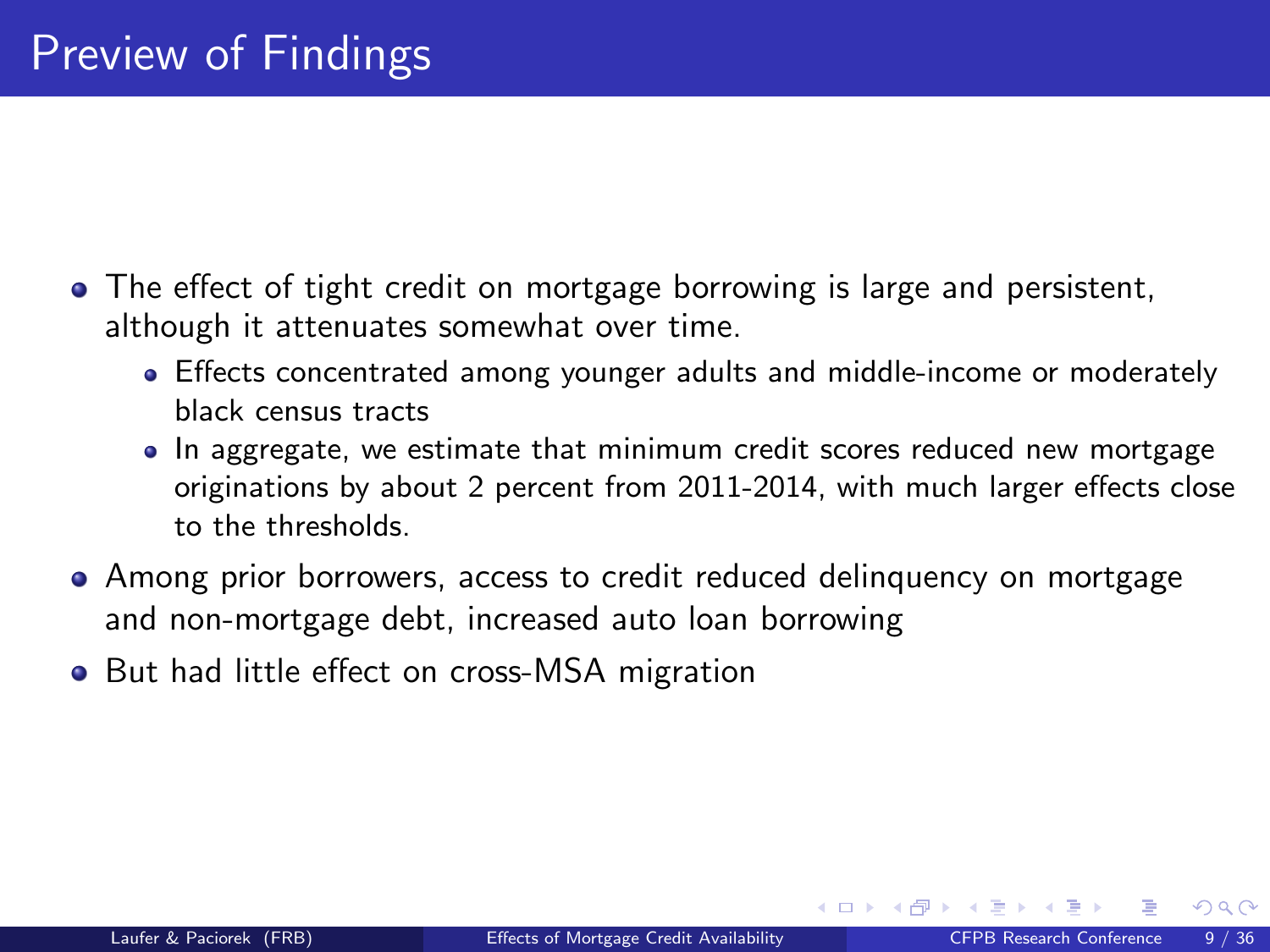- <span id="page-13-0"></span>**Borrowing constraints and homeownership: Rosenthal (2002); Barakova,** Bostic, Calem & Wachter (2003); Barakova, Calem & Wachter (2014); Acolin, Bricker, Calem & Wachter (2016); Chomsisengphet & Elul (2006)
	- We construct our measure for a large consumer panel. Control for demand. Look at more outcomes and longer-run effects.
- Credit availability since the crisis: Grop, Krainer & Laderman (2014); Bhutta (2016); Anenberg, Hizmo, Kung & Molloy (2016); Gete & Reher (2016)
	- Complimentary description of credit constraints at the *individual level*
- Housing and migration: Schulhofer-Wohl (2011); Ferreira, Gyourko, and Tracy (2011); Farber (2012)
	- Look at access to credit not negative equity
- Credit score thresholds: Keys, Mukherjee, Seru & Vig (2009, 2010, 2012); Bubb & Kaufman (2014)
	- Post crisis, thresholds clearly imposed by lenders, not securitizers/guarantors.

イロト イ押 トイヨ トイヨ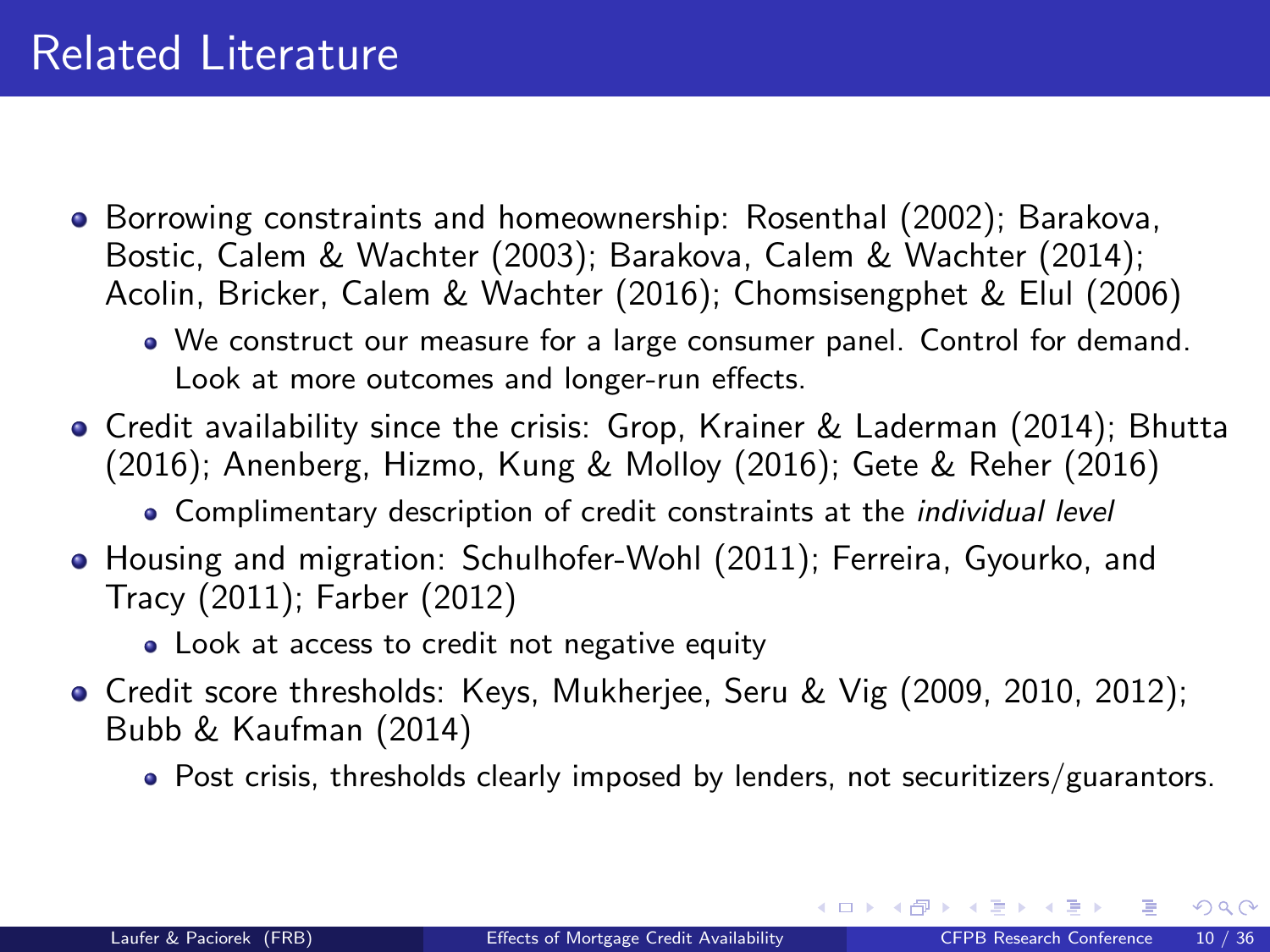- <span id="page-14-0"></span>• Step 1: Estimate changes in relevance of 620 and 640 thresholds over time (Black Knight)
- **Step 2: Link Equifax CCP to Black Knight data**
- Step 3: Calculate credit availability measure, using interaction of thresholds and individual scores to identify credit supply effects

**←ロ ▶ ← イ 同 →**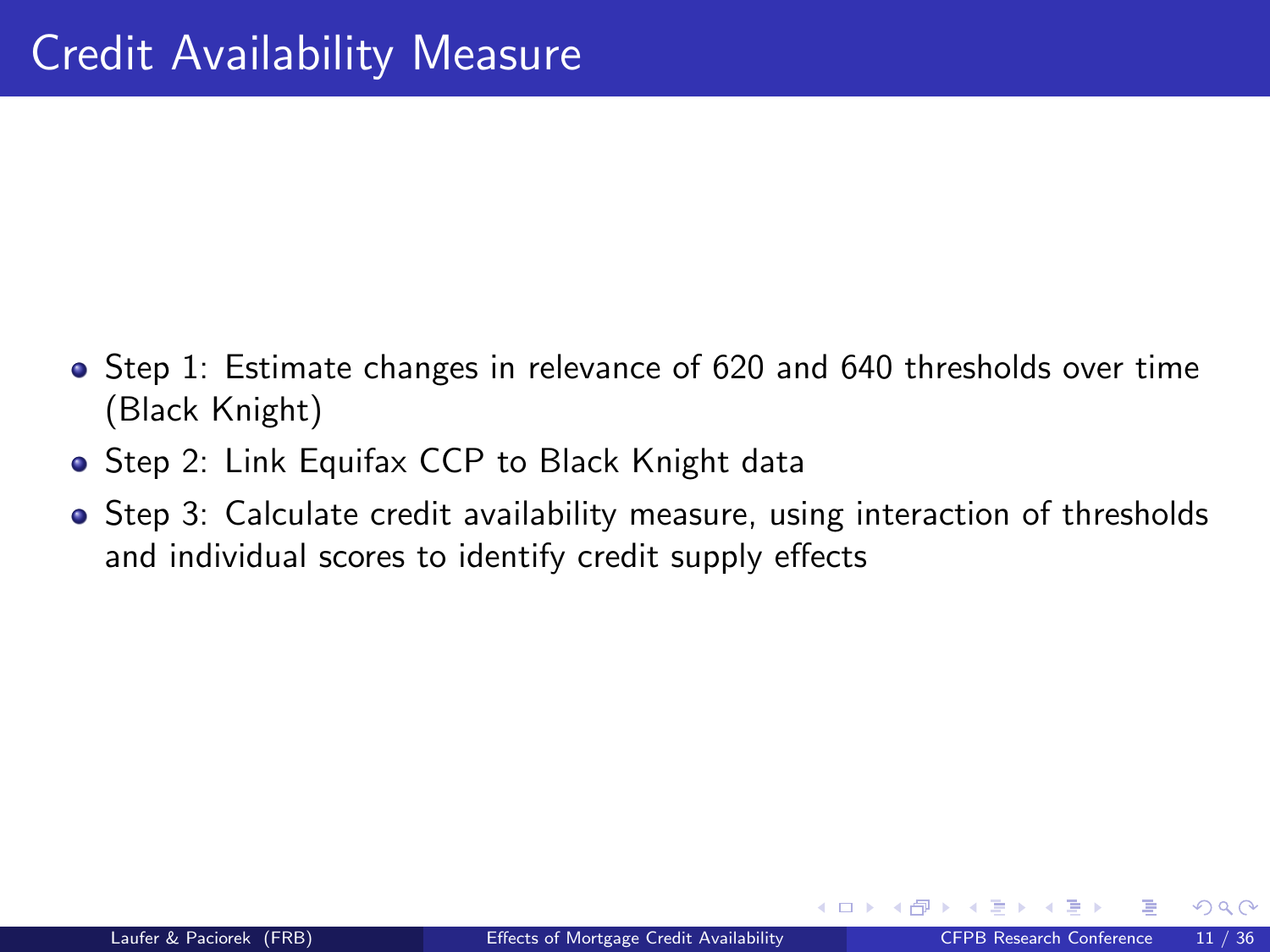- <span id="page-15-0"></span>Measure impact of credit score thresholds each quarter from distribution of credit scores in new mortgages
- Calculate ratio of number mortgages just below the threshold compared to just above
- Data: Black Knight (f.k.a. LPS, McDash) mortgage originations

**← ロ ▶ → イ 同 →**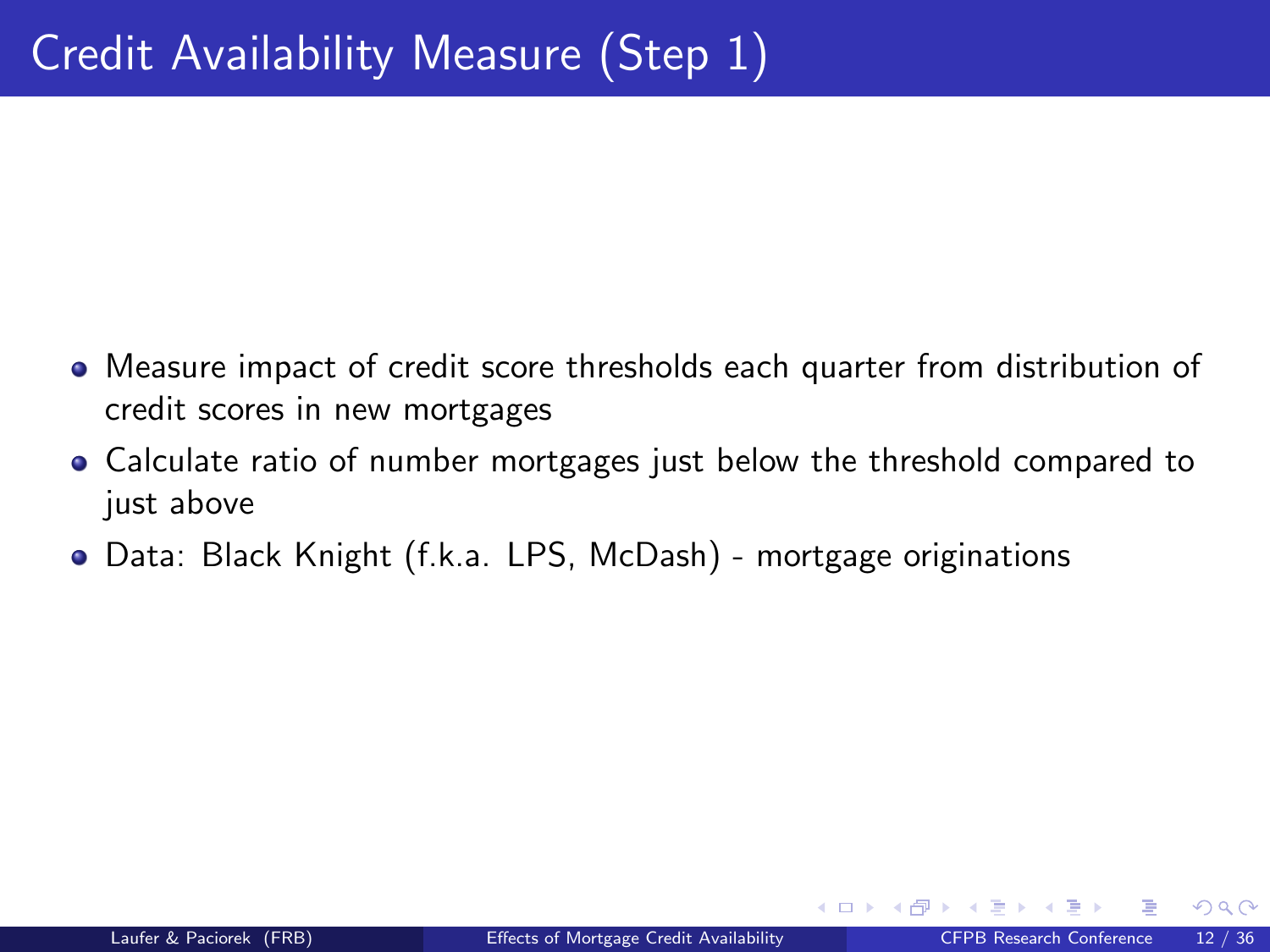- <span id="page-16-0"></span>Two issues prevent us from implementing a straightforward RD design:
	- Black Knight data uses FICO scores but consumer credit panel contains Equifax Risk Scores
	- Timing issues: CCP is a snapshot on last day of quarter; Black Knight captures scores at originations

 $\Omega$ 

**←ロ ▶ ← イ 同 →**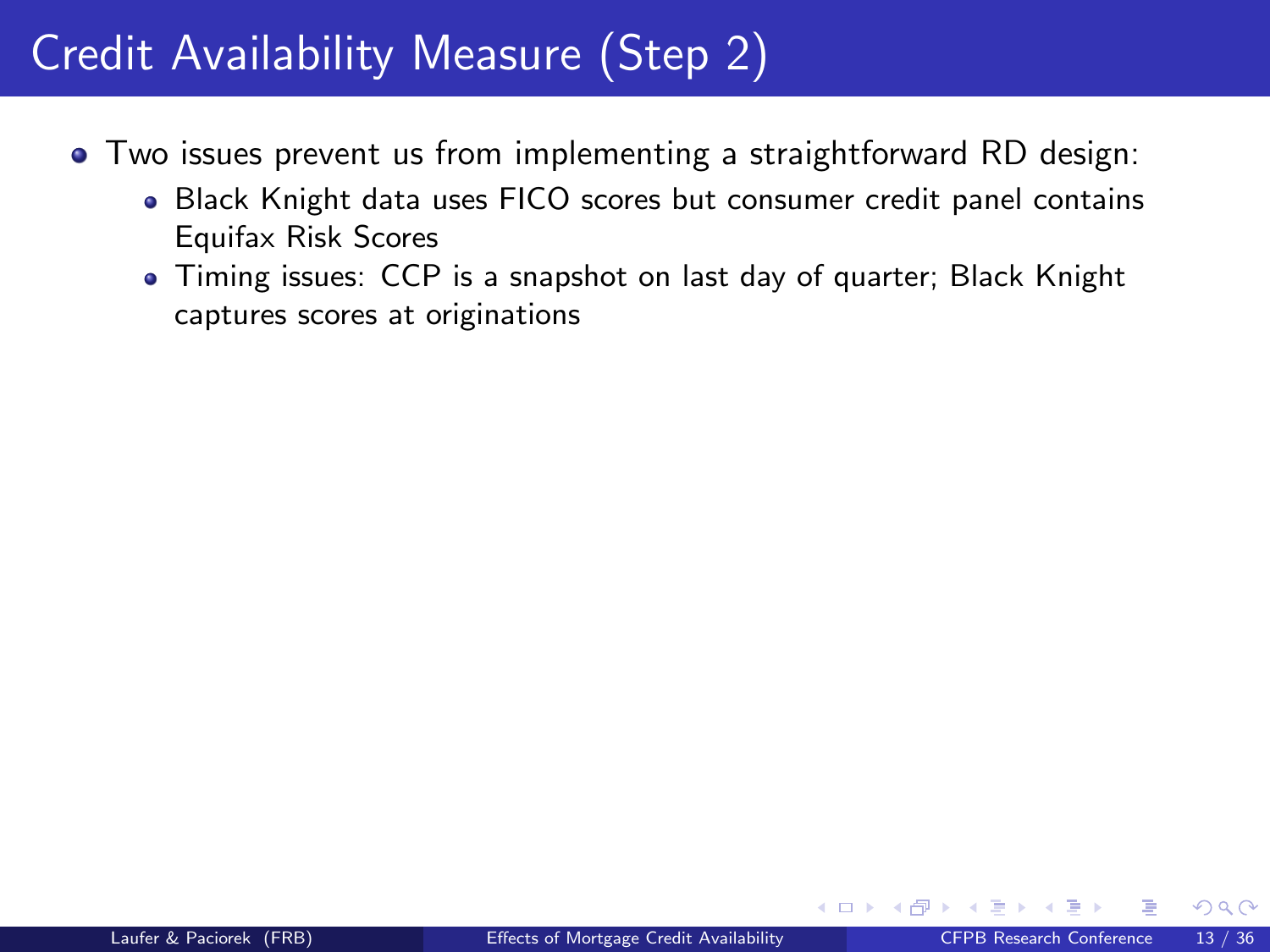- <span id="page-17-0"></span>Two issues prevent us from implementing a straightforward RD design:
	- Black Knight data uses FICO scores but consumer credit panel contains Equifax Risk Scores
	- Timing issues: CCP is a snapshot on last day of quarter; Black Knight captures scores at originations
- Calculate probability that someone has a FICO score above the threshold based on Risk Score
	- Data: CRISM Merge of mortgage and credit bureau data. Contains both FICO score and Risk Score. Estimate joint distribution.



Our empirical approach is a test of whether thre[sh](#page-16-0)o[ld](#page-18-0)[s](#page-15-0) [a](#page-16-0)[r](#page-17-0)[e](#page-18-0) [r](#page-13-0)[el](#page-14-0)[e](#page-25-0)[v](#page-26-0)[an](#page-13-0)[t](#page-14-0)[in](#page-26-0) [C](#page-0-0)[CP](#page-46-0).

 $\Omega$ 

 $\rightarrow$   $\Box$ 

4 D F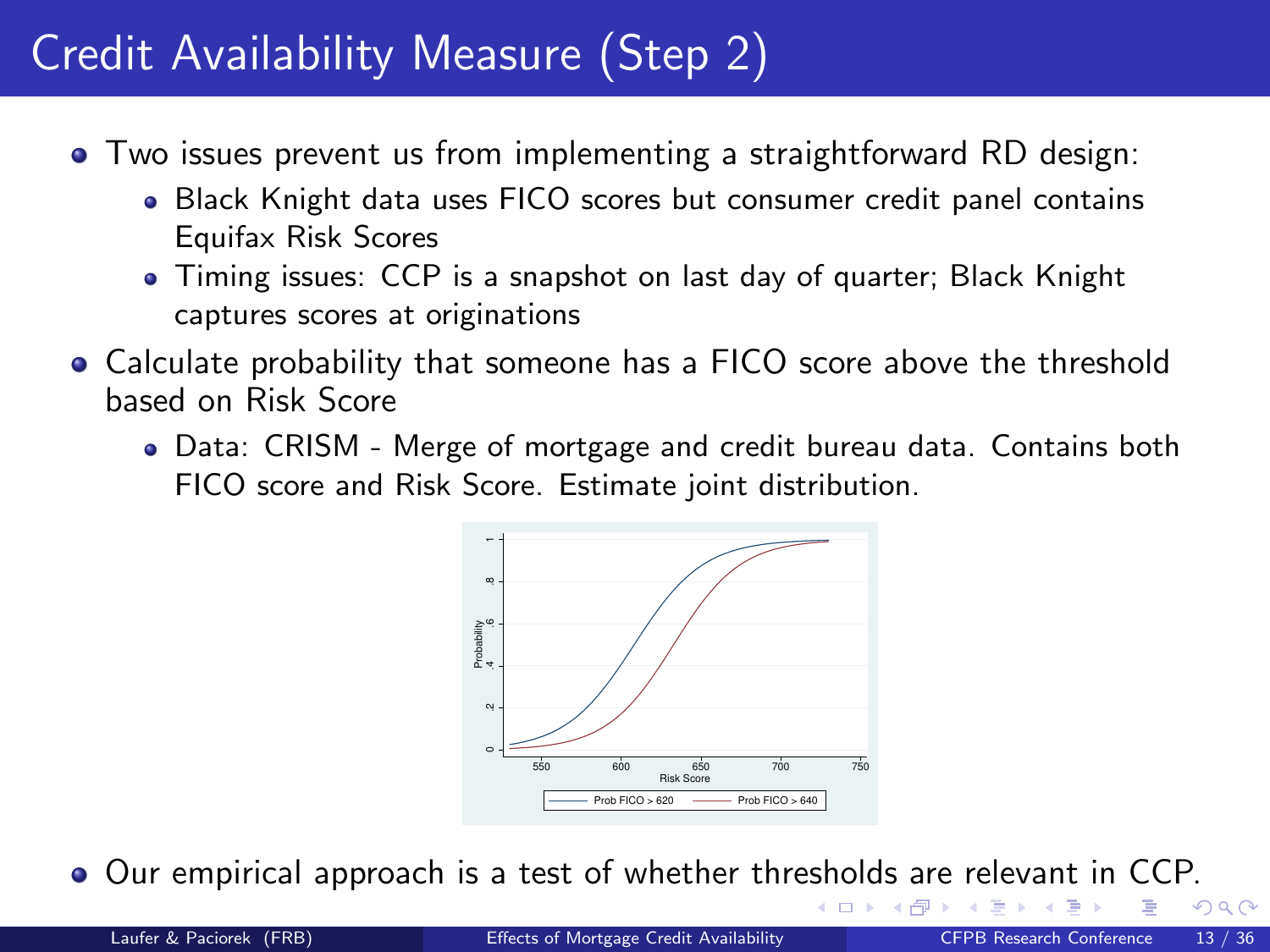<span id="page-18-0"></span>• Consider 620 threshold in isolation

 $\Omega$ 

**←ロ ▶ ← イ 同 →**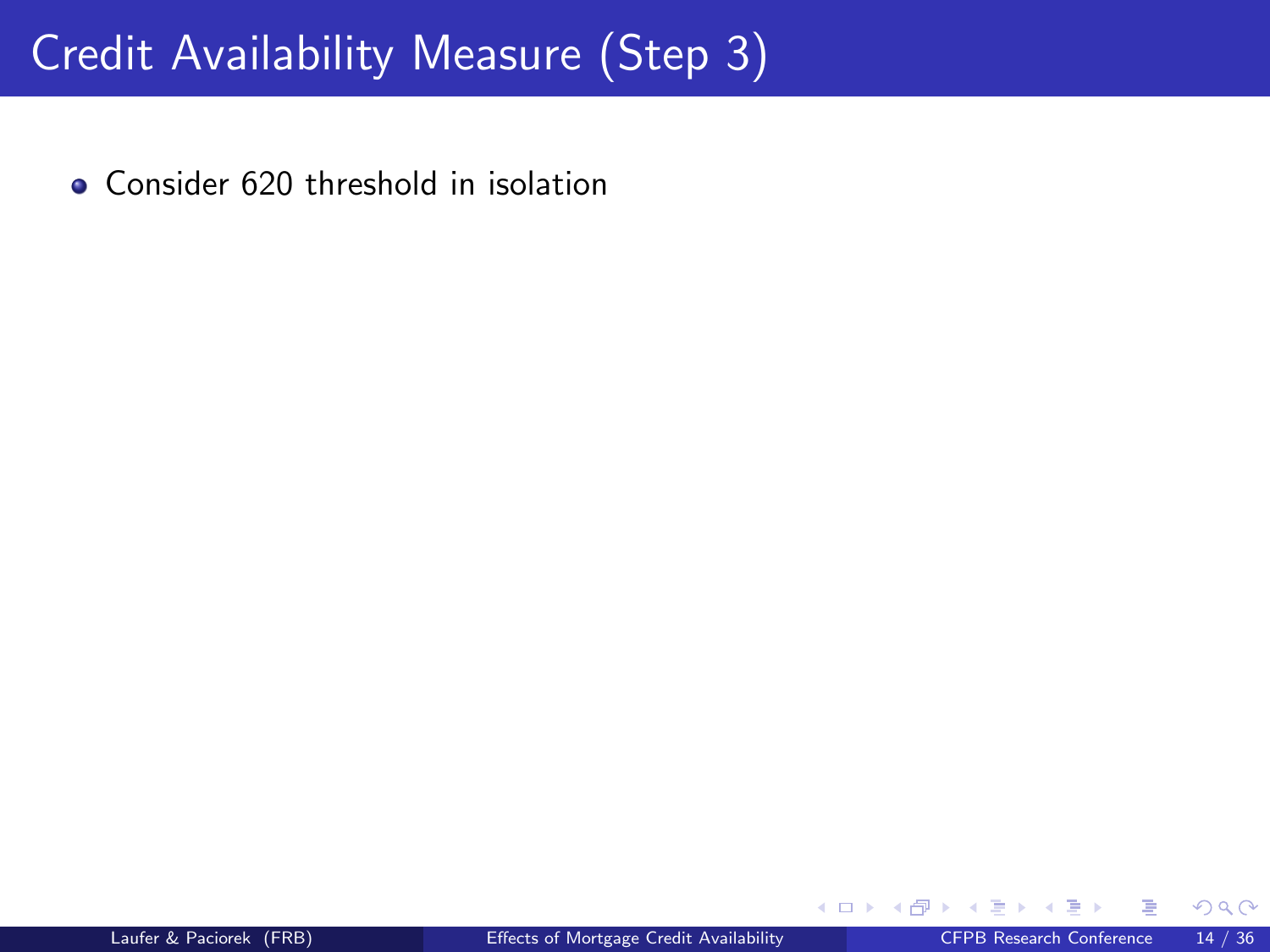- **Consider 620 threshold in isolation**
- $\bullet$  Have access to mortgage credit relative to 620 threshold if (i) score is above the threshold or (ii) the threshold is unimportant
- Probability of being over the threshold:  $Pr(FICO \ge 620|{\text{riskscore}_{it}})$
- Measure of the importance of the threshold:

 $r_t^{620} = \frac{(\text{Loan Count}|FICO \geq 615,FICO < 620)_t}{(\text{Loan Count}|FICO > 620,FICO < 625)_t}$ 

 $(\mathsf{Loan}\ \mathsf{Count}|\mathsf{FICO}{\geq}620,\mathsf{FICO}{<}625)_t$ 

Structural interpretation:  $r_t^{620}$  reflects fraction of lenders willing to lend below threshold, the size of those lenders, and the cost to borrowers of seeking them out

റാ റ

**4 ロ ト 4 何 ト 4**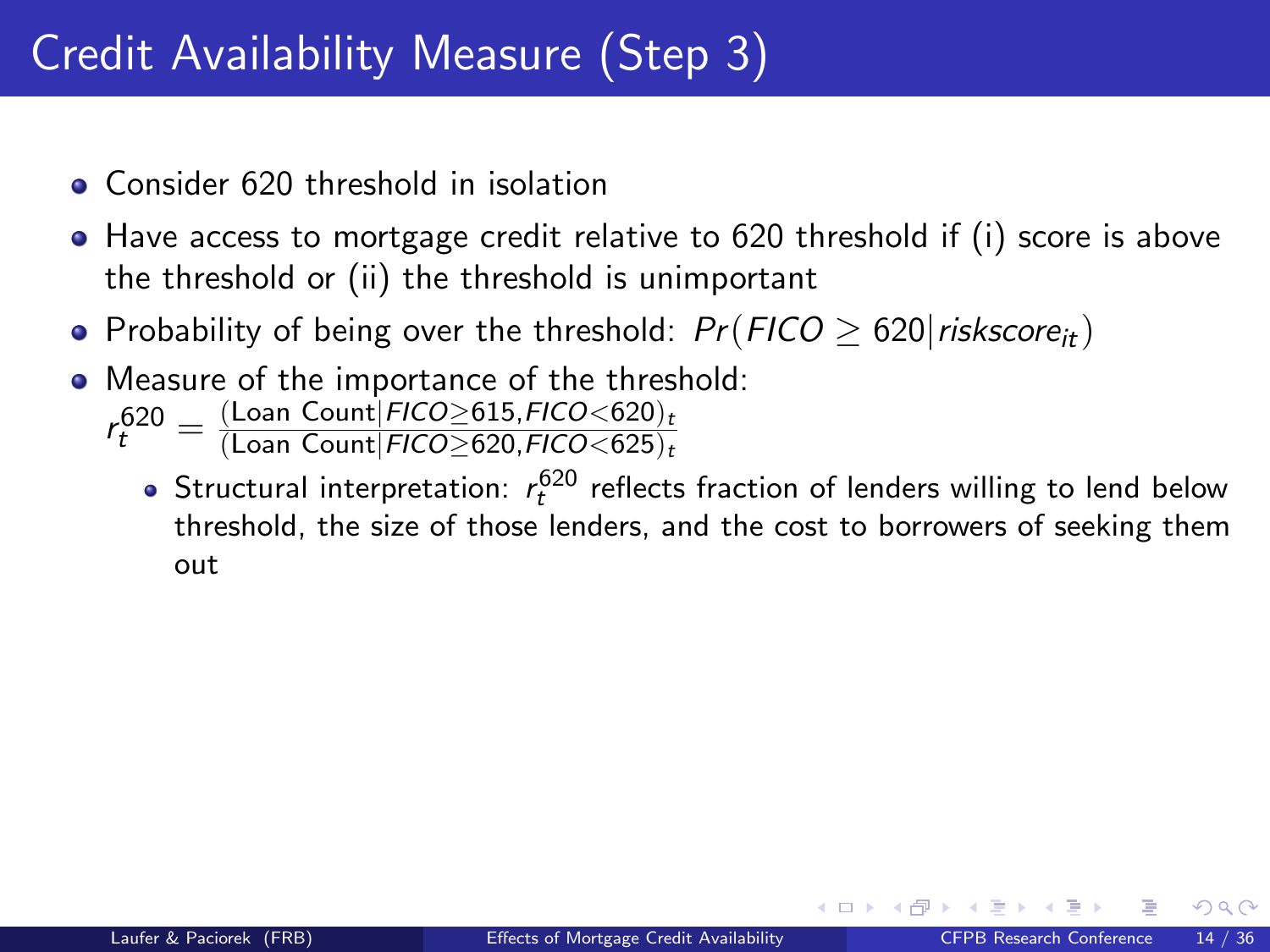- **Consider 620 threshold in isolation**
- $\bullet$  Have access to mortgage credit relative to 620 threshold if (i) score is above the threshold or (ii) the threshold is unimportant
- Probability of being over the threshold:  $Pr(FICO > 620|riskscore_{it})$
- Measure of the importance of the threshold:

 $r_t^{620} = \frac{(\text{Loan Count}|FICO \geq 615,FICO < 620)_t}{(\text{Loan Count}|FICO > 620,FICO < 625)_t}$  $(\mathsf{Loan}\ \mathsf{Count}|\mathsf{FICO}{\geq}620,\mathsf{FICO}{<}625)_t$ 

- Structural interpretation:  $r_t^{620}$  reflects fraction of lenders willing to lend below threshold, the size of those lenders, and the cost to borrowers of seeking them out
- Difference-in-difference approach:

$$
y_{it} = \alpha Pr(FICO \ge 620|riskscore_{it})
$$
  
+  $\beta Pr(FICO \ge 620|riskscore_{it}) \times (1 - r_t^{620})$   
+  $\theta(1 - r_t^{620}) + \varepsilon_{it}$ 

റാ റ

**K ロ ▶ K 何 ▶ K**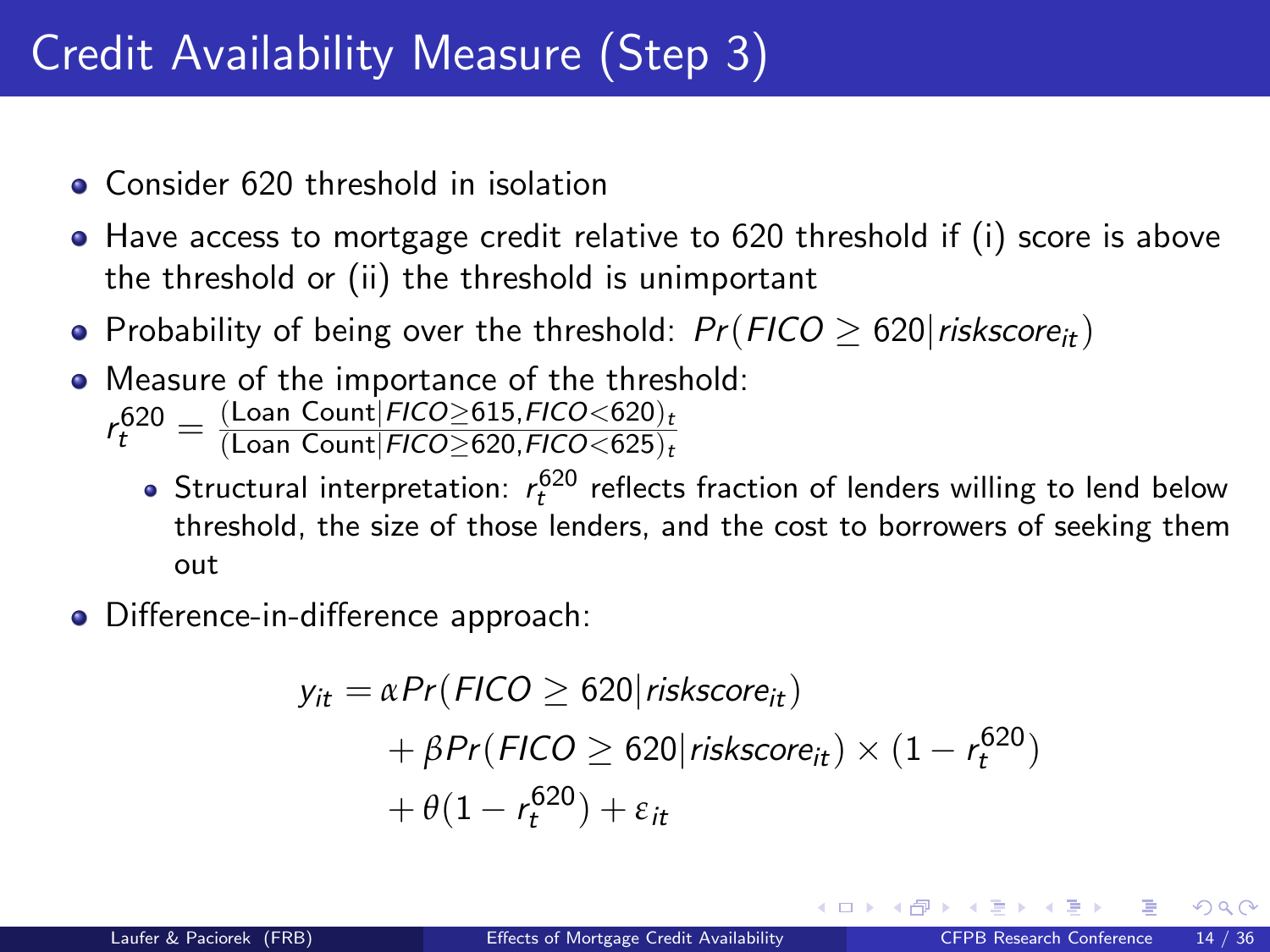• Now consider 620 and 640 thresholds jointly.

**← ロ ▶ → イ 同 →**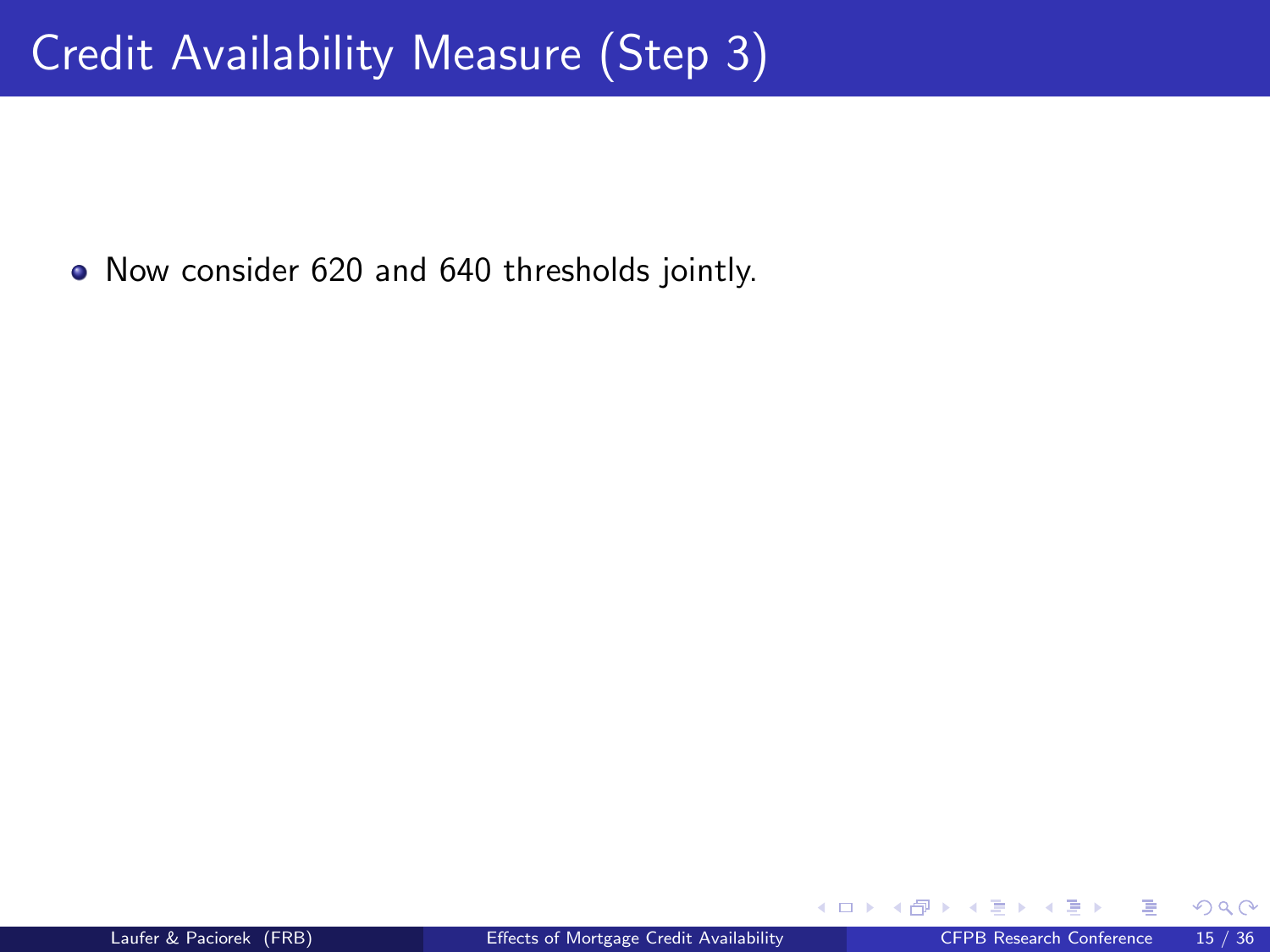• Now consider 620 and 640 thresholds jointly.

\n- \n
$$
r_t^{620} = \frac{(\text{Lean Count}|FICO \geq 615, FICO < 620)_t}{(\text{Lean Count}|FICO \geq 620, FICO < 625)_t}
$$
\n
\n- \n
$$
r_t^{640} = \frac{(\text{Lean Count}|FICO \geq 635, FICO < 640)_t}{(\text{Lean Count}|FICO \geq 640, FICO < 645)_t}
$$
\n
\n

**← ロ ▶ → イ 同 →**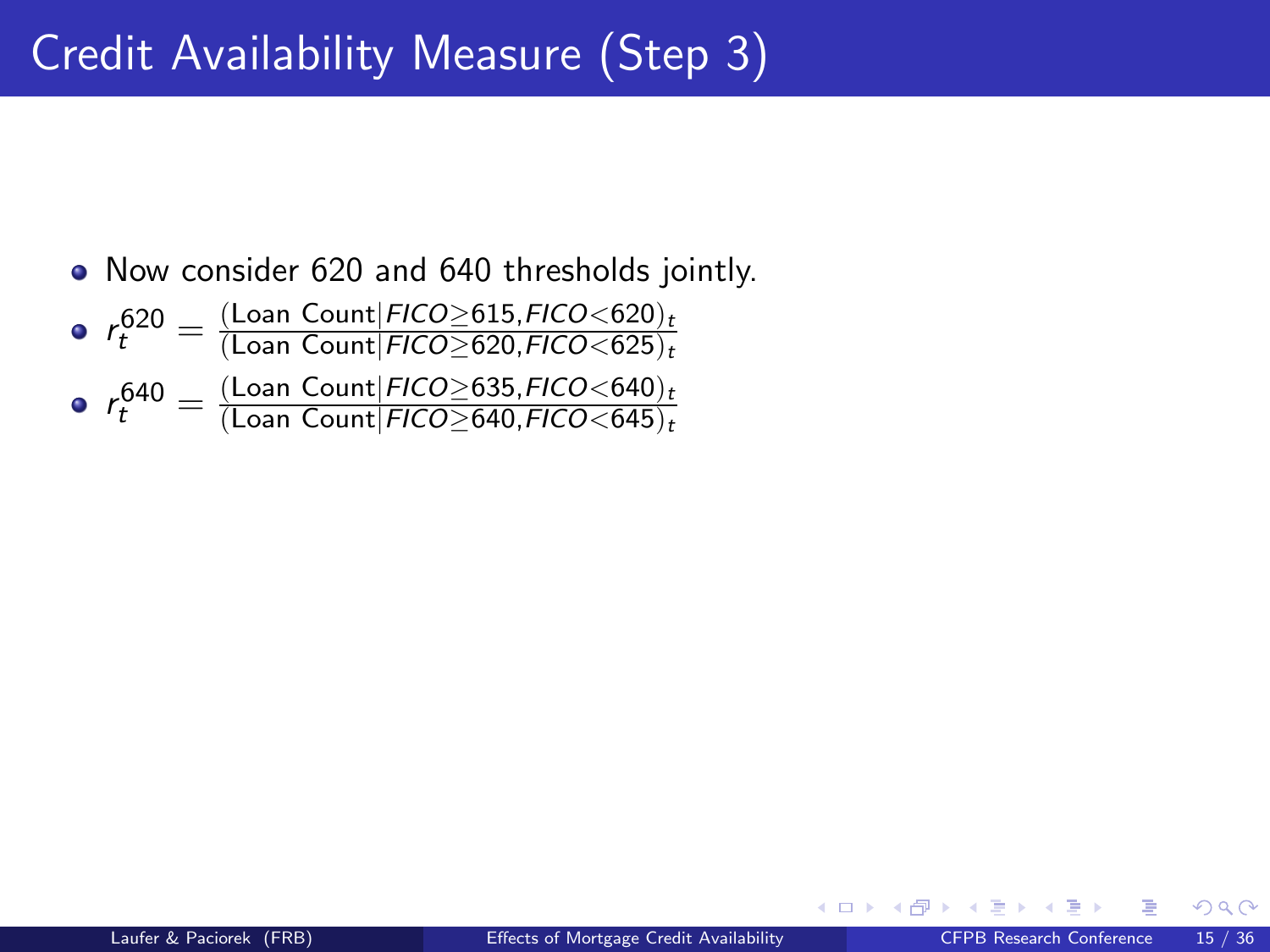• Now consider 620 and 640 thresholds jointly.

\n- \n
$$
r_t^{620} = \frac{(\text{Lean Count}|\text{FICO} \geq 615, \text{FICO} < 620)_t}{(\text{Lean Count}|\text{FICO} \geq 620, \text{FICO} < 625)_t}
$$
\n
\n- \n
$$
r_t^{640} = \frac{(\text{Lean Count}|\text{FICO} \geq 635, \text{FICO} < 640)_t}{(\text{Lean Count}|\text{FICO} \geq 640, \text{FICO} < 645)_t}
$$
\n
\n

$$
credavail_{it} = Pr(FIGO \ge 640| \text{riskscore}_{it})
$$
  
+ Pr(640 > FICO \ge 620| \text{riskscore}\_{it}) \times r\_t^{640}  
+ Pr( FICO < 620| \text{riskscore}\_{it}) \times r\_t^{640} \times r\_t^{620},

**←ロ ▶ ← イ 同 →** 

 $QQ$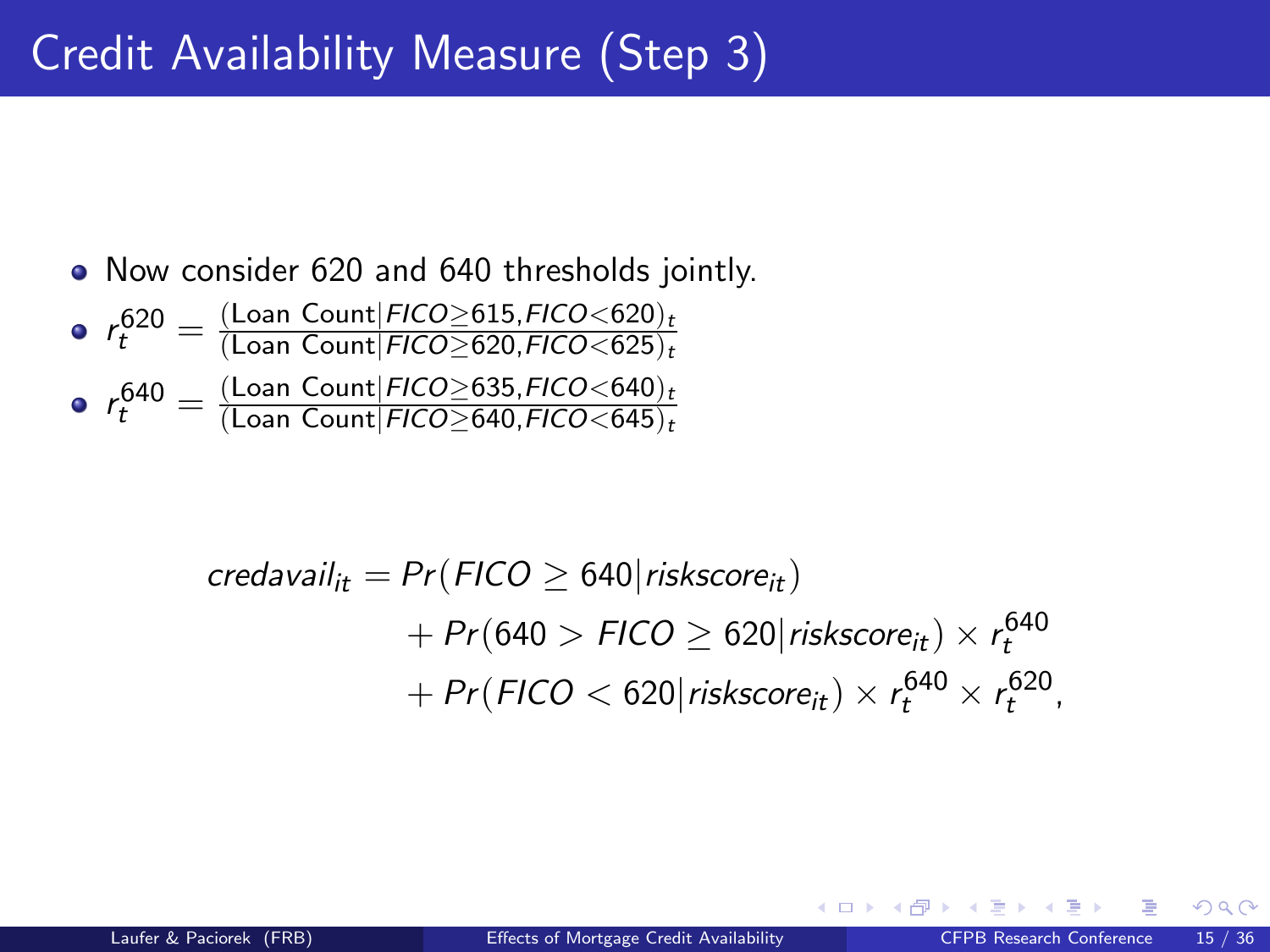### Credit Availability Measure



(□ ) ( ) ( )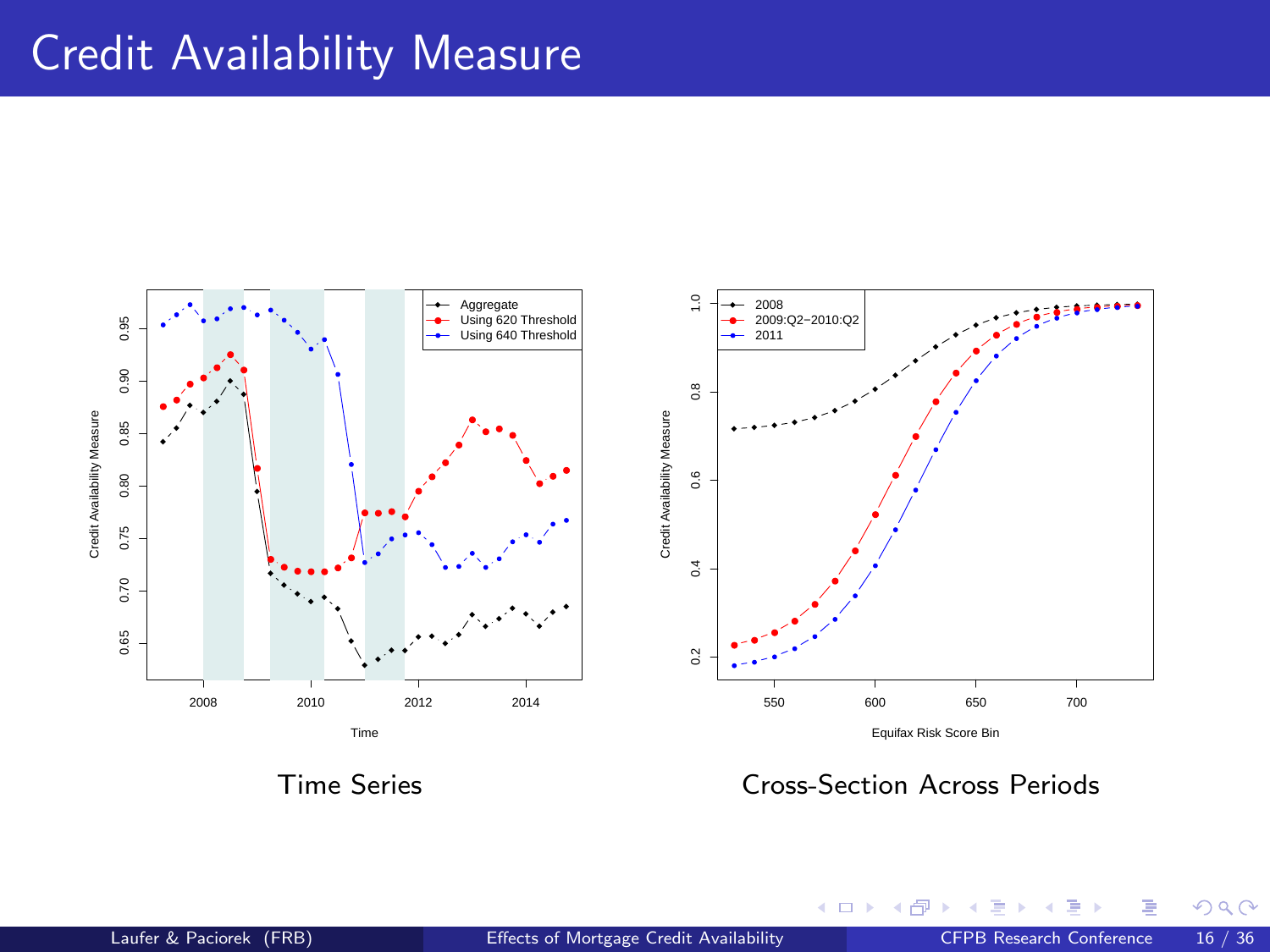### <span id="page-25-0"></span>Credit Availability & Mortgage Originations

Contemporaneous probability of taking out a mortgage, by Equifax Risk Score



Equifax Risk Score Bin

 $\leftarrow$ 

 $\Omega$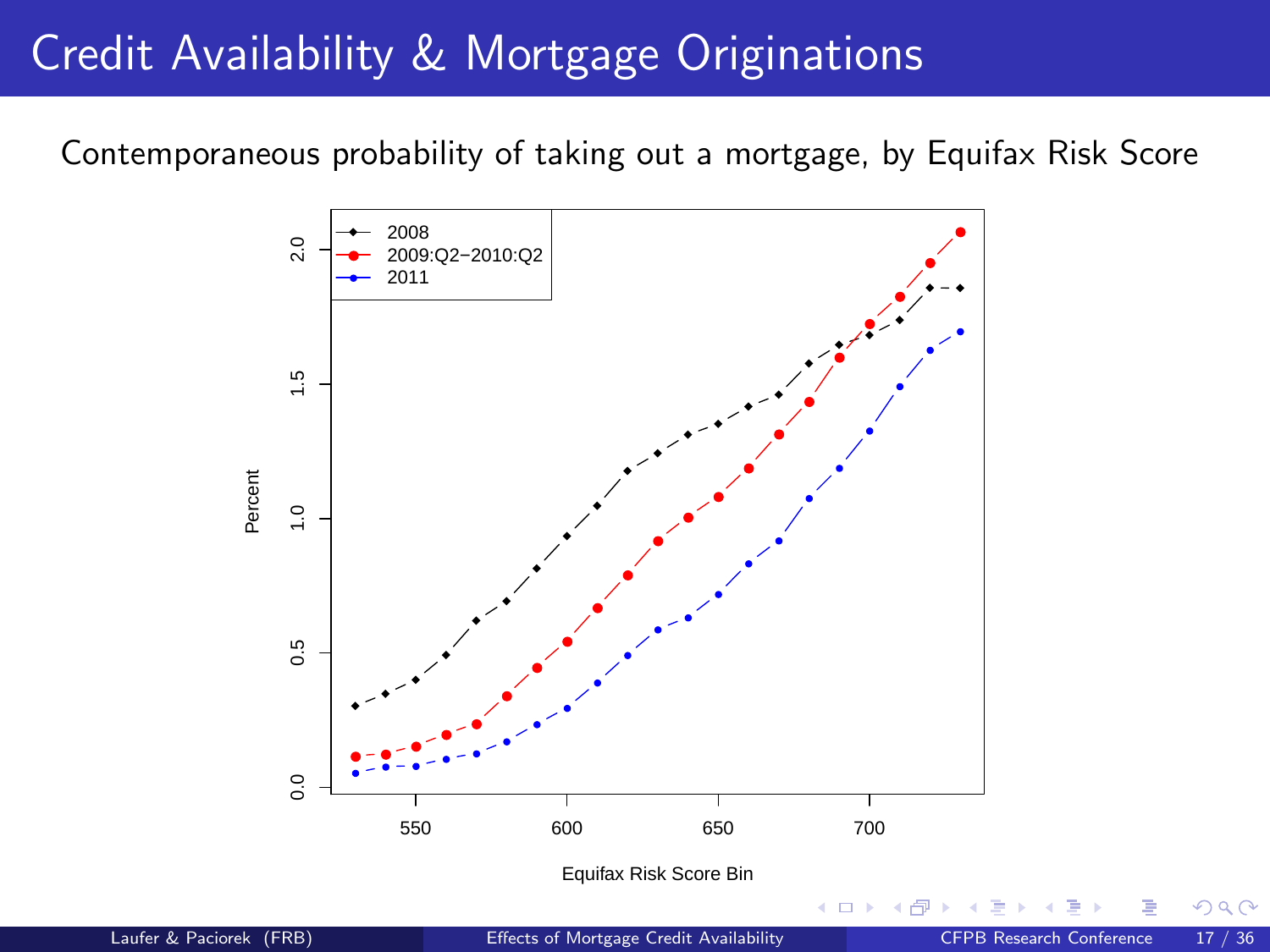<span id="page-26-0"></span>Credit availability (interaction of thresholds with nonlinear function of credit score)

 $y_{it} = \beta$ credavail<sub>it</sub>  $+ \alpha_{620}Pr(FICO > 620|riskscore_{it})$  $+ \alpha_{640}Pr(FICO \geq 640|riskscore_{it})$  $+ \delta_t$ riskscore<sub>it</sub>  $+$   $\eta_t$  $+\gamma X_{it}$  $+$   $\varepsilon$ <sub>it</sub>

 $\Omega$ 

**←ロ ▶ ← イ 同 →**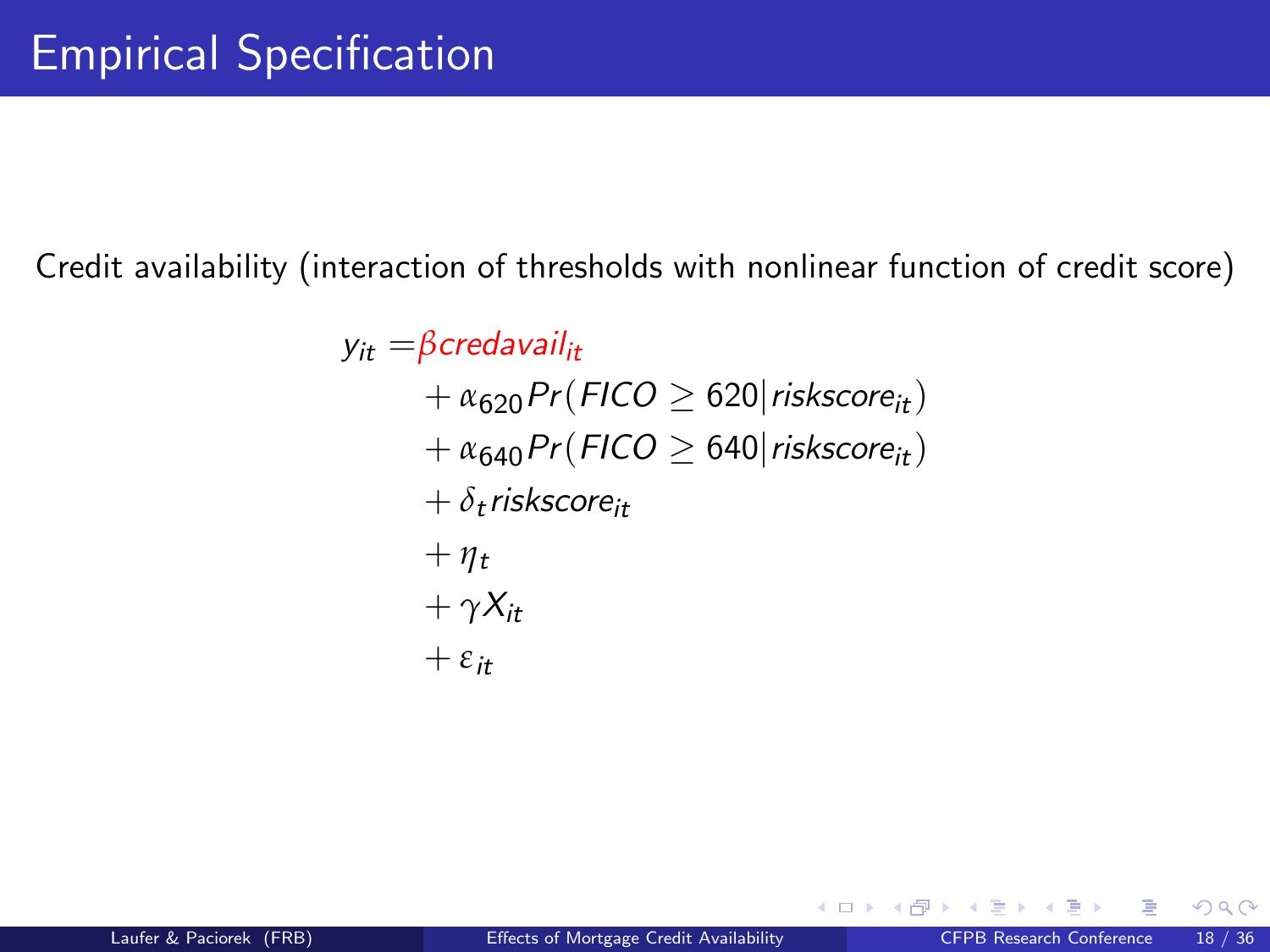Control for main effect of credit score in two ways

 $y_{it} = \beta$ credavail<sub>it</sub>  $+ \alpha_{620}Pr(FICO \geq 620|riskscore_{it})$  $+ \alpha_{640}Pr(FICO \geq 640|riskscore_{it})$  $+ \delta_t$ riskscore<sub>it</sub>  $+ \eta_t$  $+\gamma X_{it}$  $+$   $\varepsilon$ <sub>it</sub>

 $\Omega$ 

**← ロ ▶ → イ 同 →**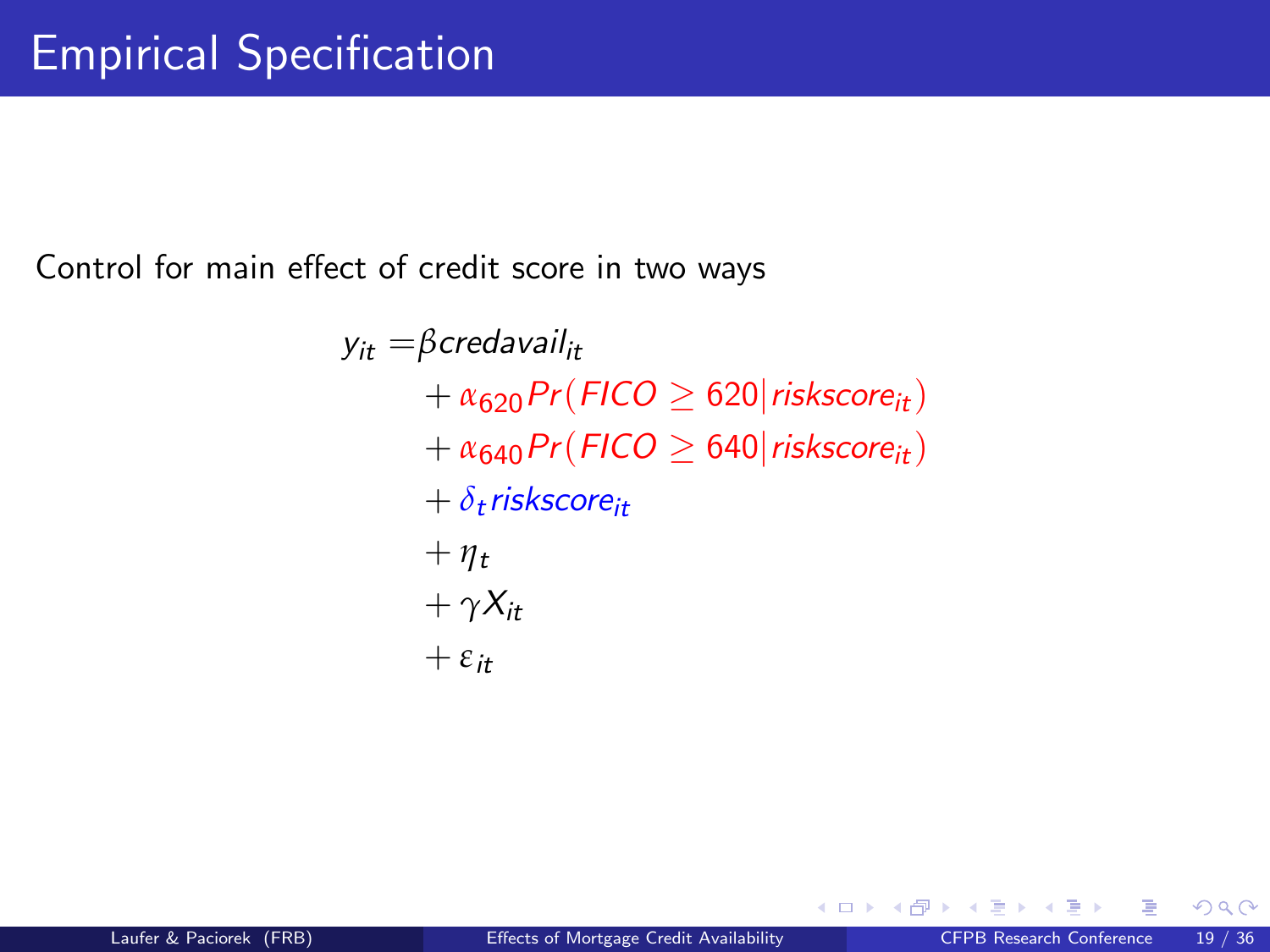Control for all time effects (including main effect of thresholds)

 $y_{it} = \beta$ credavail<sub>it</sub>  $+ \alpha_{620}Pr(FICO \geq 620|riskscore_{it})$  $+ \alpha_{640}Pr(FICO \geq 640|riskscore_{it})$  $+ \delta_t$ riskscore<sub>it</sub>  $+$   $\eta_t$  $+\gamma X_{it}$  $+$   $\varepsilon$ <sub>it</sub>

 $\Omega$ 

**←ロ ▶ ← イ 同 →**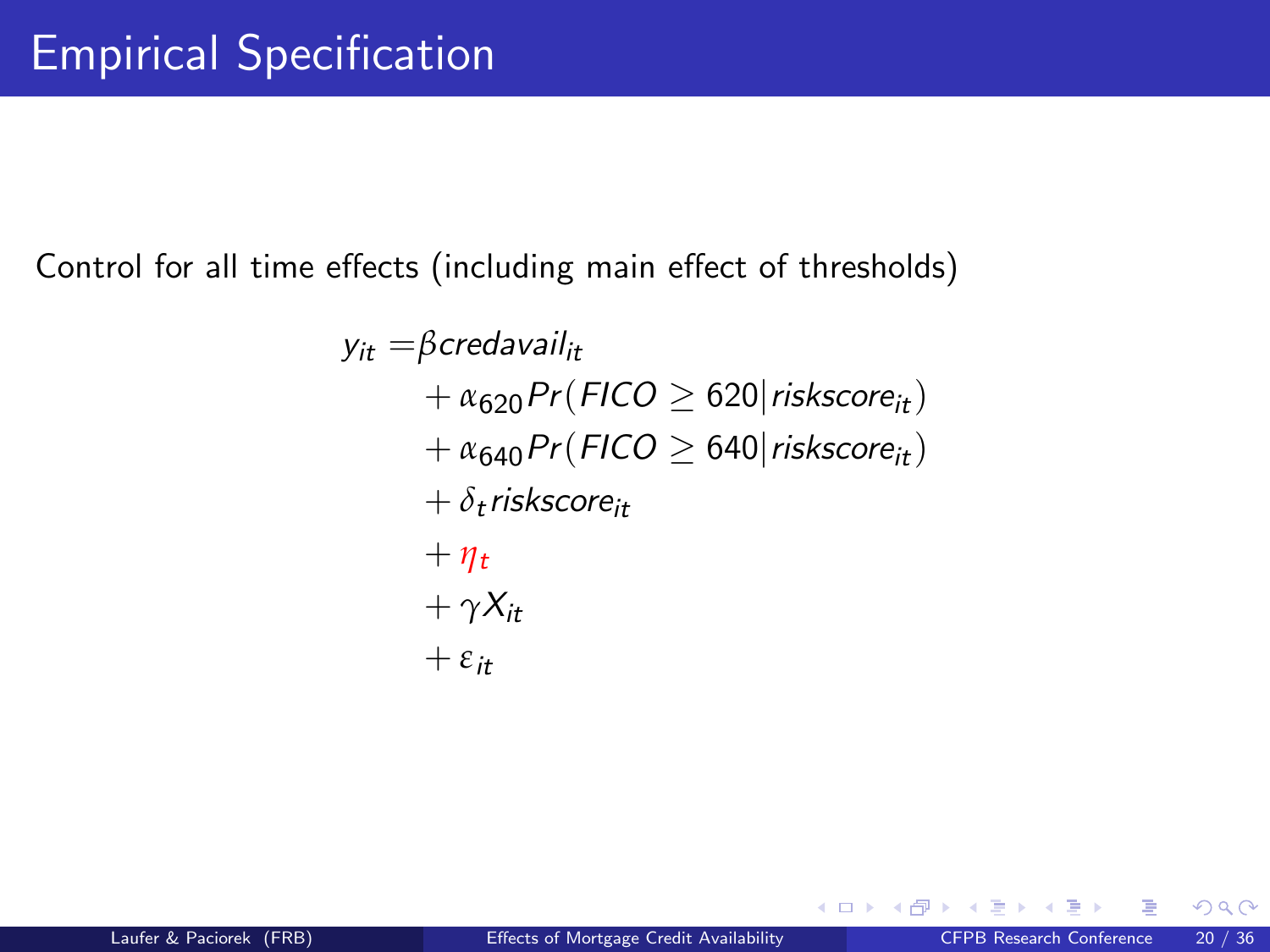Other controls include first lag of all main variables

 $y_{it} = \beta$ credavail<sub>it</sub>  $+ \alpha_{620}Pr(FICO \geq 620|riskscore_{it})$  $+ \alpha_{640}Pr(FICO \geq 640|riskscore_{it})$  $+ \delta_t$ riskscore<sub>it</sub>  $+ \eta_t$  $+\gamma X_{it}$  $+$   $\varepsilon$ <sub>it</sub>

 $\Omega$ 

**← ロ ▶ → イ 同 →**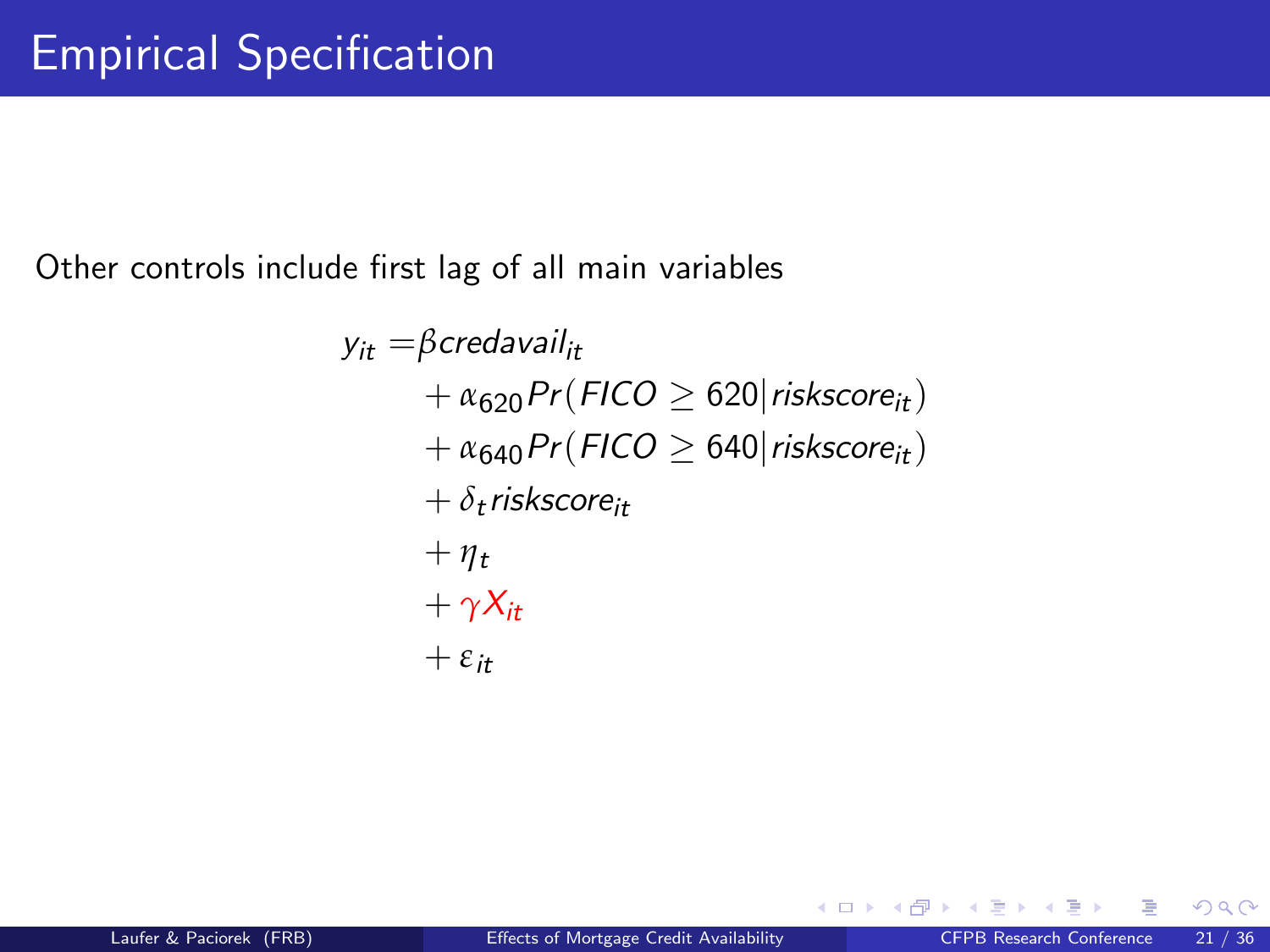<span id="page-30-0"></span> $y_{it} = \beta$ credavail<sub>it</sub>  $+ \alpha_{620}Pr(FICO \geq 620|riskscore_{it})$  $+ \alpha_{640}Pr(FICO \geq 640|riskscore_{it})$  $+ \delta_t$ riskscore<sub>it</sub>  $+ \eta_t$  $+\gamma X_{it}$  $+$ *ε*<sub>it</sub>

- Use linear, logit, or negative binomial models depending on outcome
- Estimate each model on full sample and separately on those who do and do not already have a mortgage

 $\Omega$ 

**K ロ ▶ K 何 ▶ K**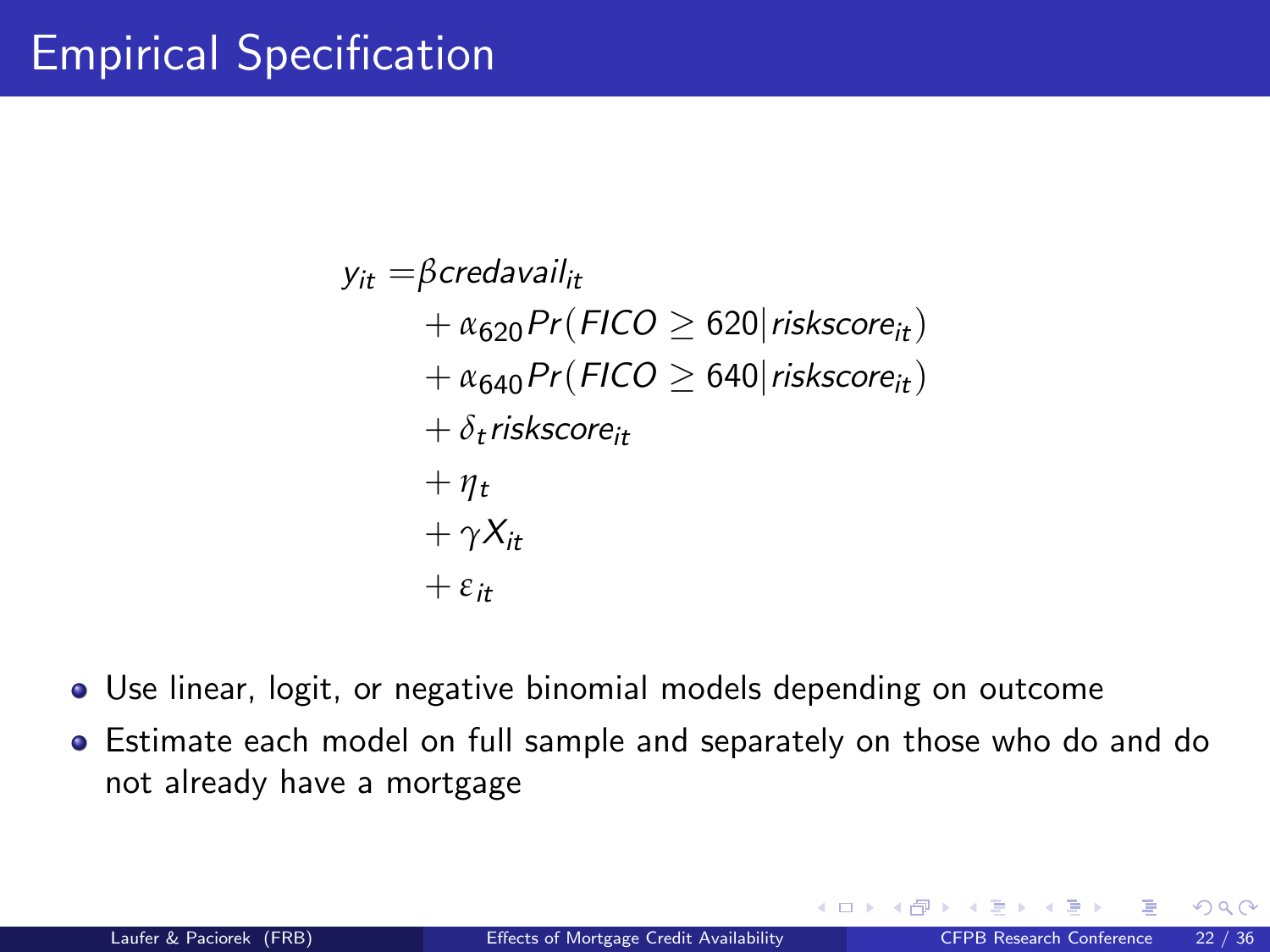<span id="page-31-0"></span> $y_{it} = \beta$ credavail<sub>it</sub>  $+ \alpha_{620}Pr(FICO > 620|riskscore_{it})$  $+ \alpha_{640}Pr(FICO > 640|riskscore_{it})$  $+ \delta_t$ riskscore<sub>it</sub>  $+\eta_t$  $+\gamma X_{it}$  $+$   $\varepsilon$ <sub>it</sub>

- Identification of  $\beta$  requires that credit availability is uncorrelated with confounding factors (esp. demand), conditional on controls.
- We are secure against confounders that
	- vary only in the time series
	- vary over time and are correlated with credit score in a linear fashion (within range of data)
	- are correlated with nonlinear threshold probabi[litie](#page-30-0)[s,](#page-32-0) [b](#page-30-0)[ut](#page-31-0) [d](#page-32-0)[o](#page-31-0) [n](#page-26-0)o[t](#page-32-0) [v](#page-25-0)[ar](#page-26-0)[y](#page-31-0) [o](#page-32-0)[ve](#page-0-0)[r ti](#page-46-0)me  $-10<sup>-10</sup>$ → 母  $\Omega$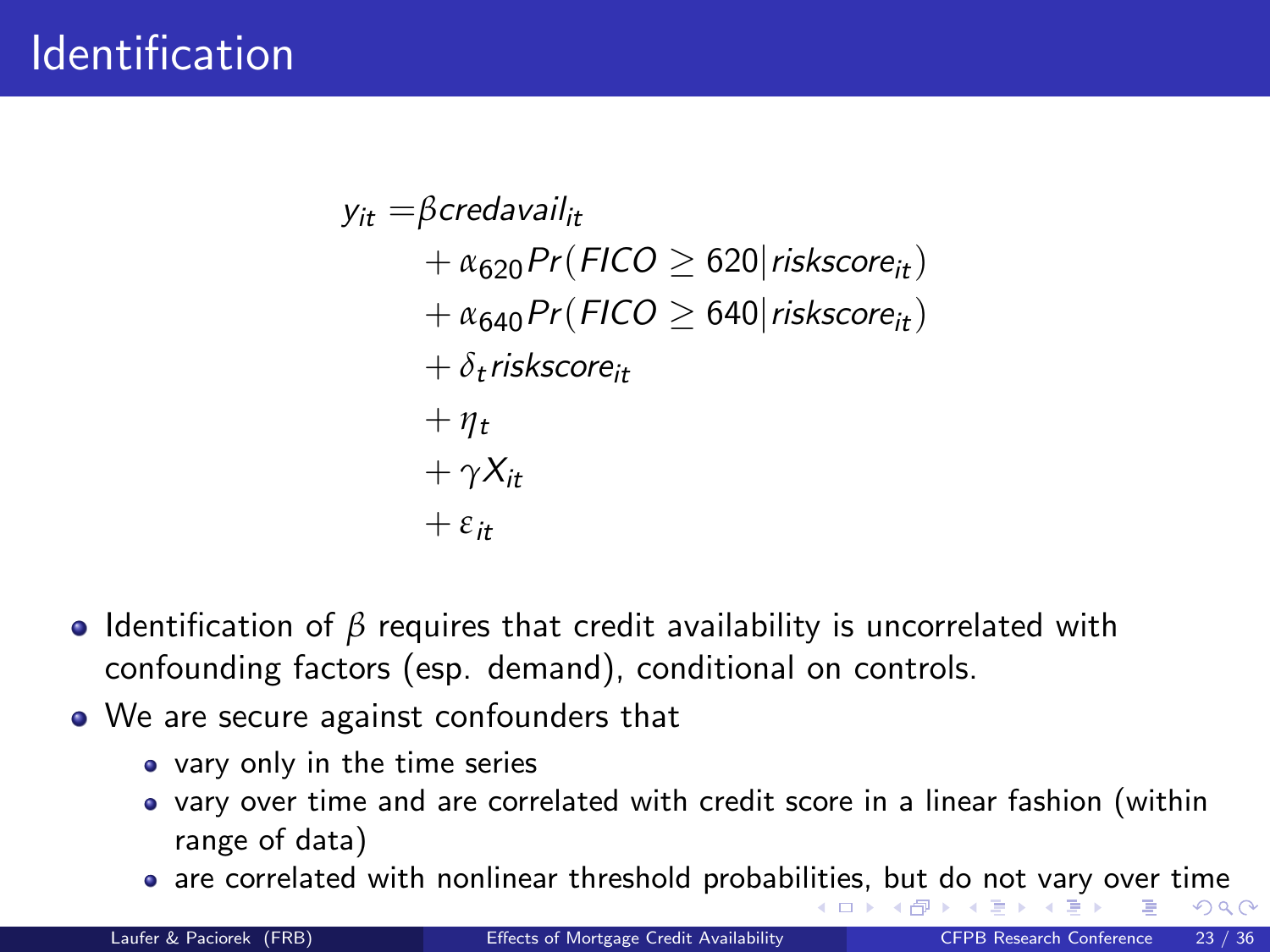# <span id="page-32-0"></span>Probability of Taking Out Mortgage

| Table: Effects on Probability of Taking Out a First Mortgage |  |  |  |  |  |
|--------------------------------------------------------------|--|--|--|--|--|
|--------------------------------------------------------------|--|--|--|--|--|

| Horizon in Quarters: | (1)                                        | (2)                    | (3)                                  | (4)        | (5)        |  |
|----------------------|--------------------------------------------|------------------------|--------------------------------------|------------|------------|--|
|                      | 0                                          | $0 - 3$                | $0 - 7$                              | $0 - 11$   | $0 - 15$   |  |
|                      |                                            | Panel A: Entire Sample |                                      |            |            |  |
| Credit Availability  | 0.010                                      | 0.028                  | 0.035                                | 0.034      | 0.028      |  |
|                      | (0.001)                                    | (0.003)                | (0.004)                              | (0.006)    | (0.007)    |  |
| Dep. Var. Mean       | 0.009                                      | 0.035                  | 0.068                                | 0.100      | 0.130      |  |
| Observations         | 32,521,878                                 | 31.978.664             | 31,397,303                           | 30,895,003 | 30,392,255 |  |
|                      |                                            |                        | Panel B: No Initial Mortgage Balance |            |            |  |
| Credit Availability  | 0.010                                      | 0.026                  | 0.033                                | 0.036      | 0.034      |  |
|                      | (0.001)                                    | (0.003)                | (0.004)                              | (0.005)    | (0.006)    |  |
| Dep. Var. Mean       | 0.007                                      | 0.027                  | 0.053                                | 0.079      | 0.100      |  |
| Observations         | 27,692,800                                 | 27,203,296             | 26,676,170                           | 26,217,051 | 25,754,177 |  |
|                      | Panel C: Positive Initial Mortgage Balance |                        |                                      |            |            |  |
| Credit Availability  | 0.021                                      | 0.080                  | 0.110                                | 0.092      | 0.072      |  |
|                      | (0.004)                                    | (0.007)                | (0.010)                              | (0.011)    | (0.011)    |  |
| Dep. Var. Mean       | 0.021                                      | 0.079                  | 0.150                                | 0.220      | 0.280      |  |
| Observations         | 4,829,078                                  | 4,775,368              | 4,721,133                            | 4.677.952  | 4.638.078  |  |

∍

 $299$ 

**K ロ ▶ K 倒 ▶ K** 

Ξ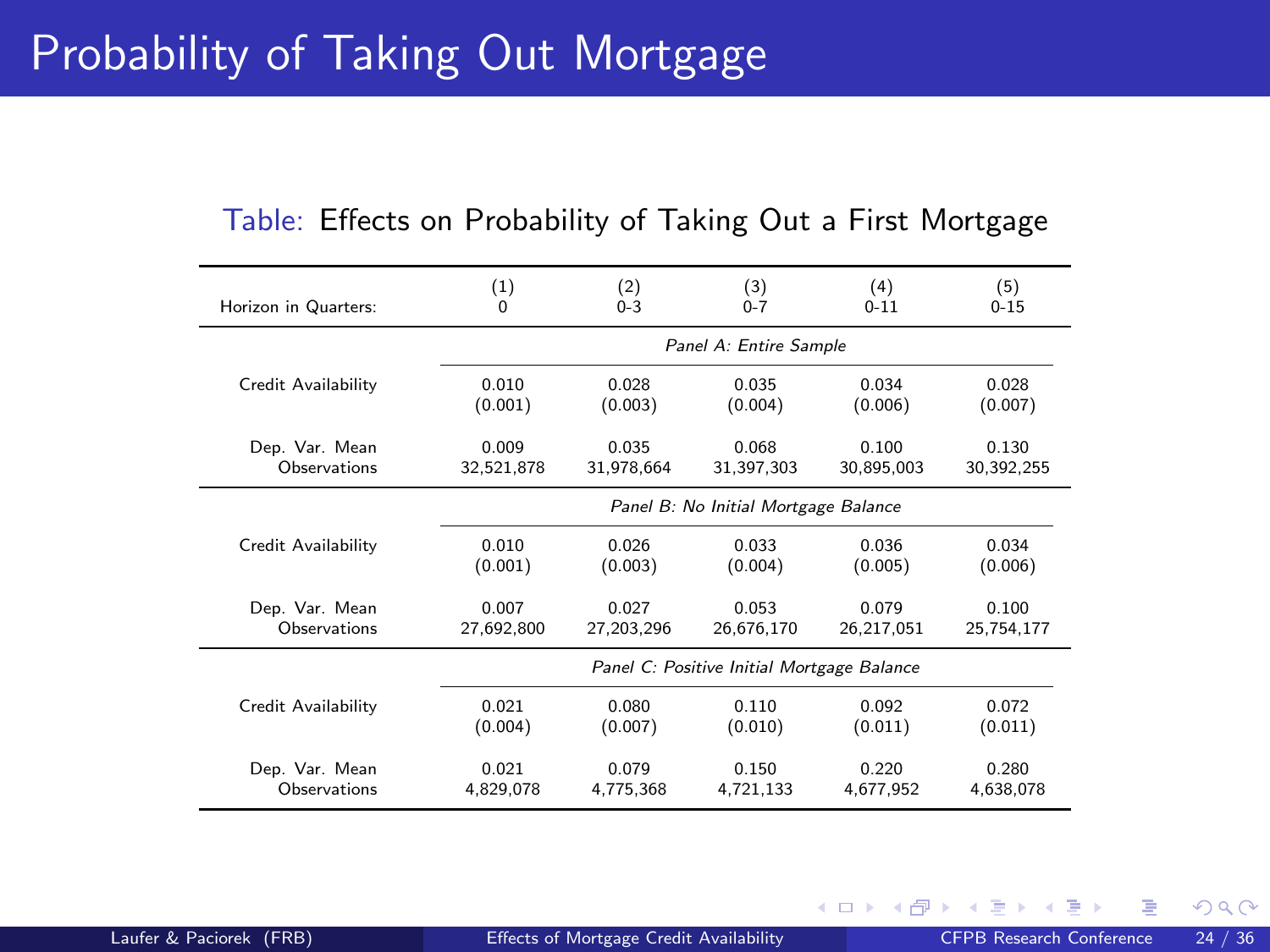### Mortgage Delinquency

| Horizon in Quarters: | (1)        | (2)                                        | (3)        | (4)          |  |  |
|----------------------|------------|--------------------------------------------|------------|--------------|--|--|
|                      | $0 - 3$    | $0 - 7$                                    | $0 - 11$   | $0 - 15$     |  |  |
|                      |            | Panel A: Entire Sample                     |            |              |  |  |
| Credit Availability  | $-0.022$   | $-0.031$                                   | $-0.036$   | $-0.034$     |  |  |
|                      | (0.006)    | (0.008)                                    | (0.009)    | (0.009)      |  |  |
| Dep. Var. Mean       | 0.045      | 0.068                                      | 0.085      | 0.098        |  |  |
| Observations         | 30,558,656 | 29,138,671                                 | 27,932,190 | 26,860,384   |  |  |
|                      |            | Panel B: No Initial Mortgage Balance       |            |              |  |  |
| Credit Availability  | $-0.005$   | $-0.010$                                   | $-0.012$   | $-0.009$     |  |  |
|                      | (0.004)    | (0.005)                                    | (0.006)    | (0.006)      |  |  |
| Dep. Var. Mean       | 0.028      | 0.041                                      | 0.052      | 0.061        |  |  |
| Observations         | 25,790,250 | 24.431.303                                 | 23,282,082 | 22, 267, 892 |  |  |
|                      |            | Panel C: Positive Initial Mortgage Balance |            |              |  |  |
| Credit Availability  | $-0.070$   | $-0.089$                                   | $-0.096$   | $-0.100$     |  |  |
|                      | (0.010)    | (0.011)                                    | (0.012)    | (0.012)      |  |  |
| Dep. Var. Mean       | 0.140      | 0.210                                      | 0.250      | 0.280        |  |  |
| Observations         | 4.768.406  | 4.707.368                                  | 4.650.108  | 4.592.492    |  |  |
|                      |            |                                            |            |              |  |  |

#### Table: Effects on Probability of Having a Delinquent Mortgage

**K ロ ⊁ K 倒 ≯ K 差 ≯ K**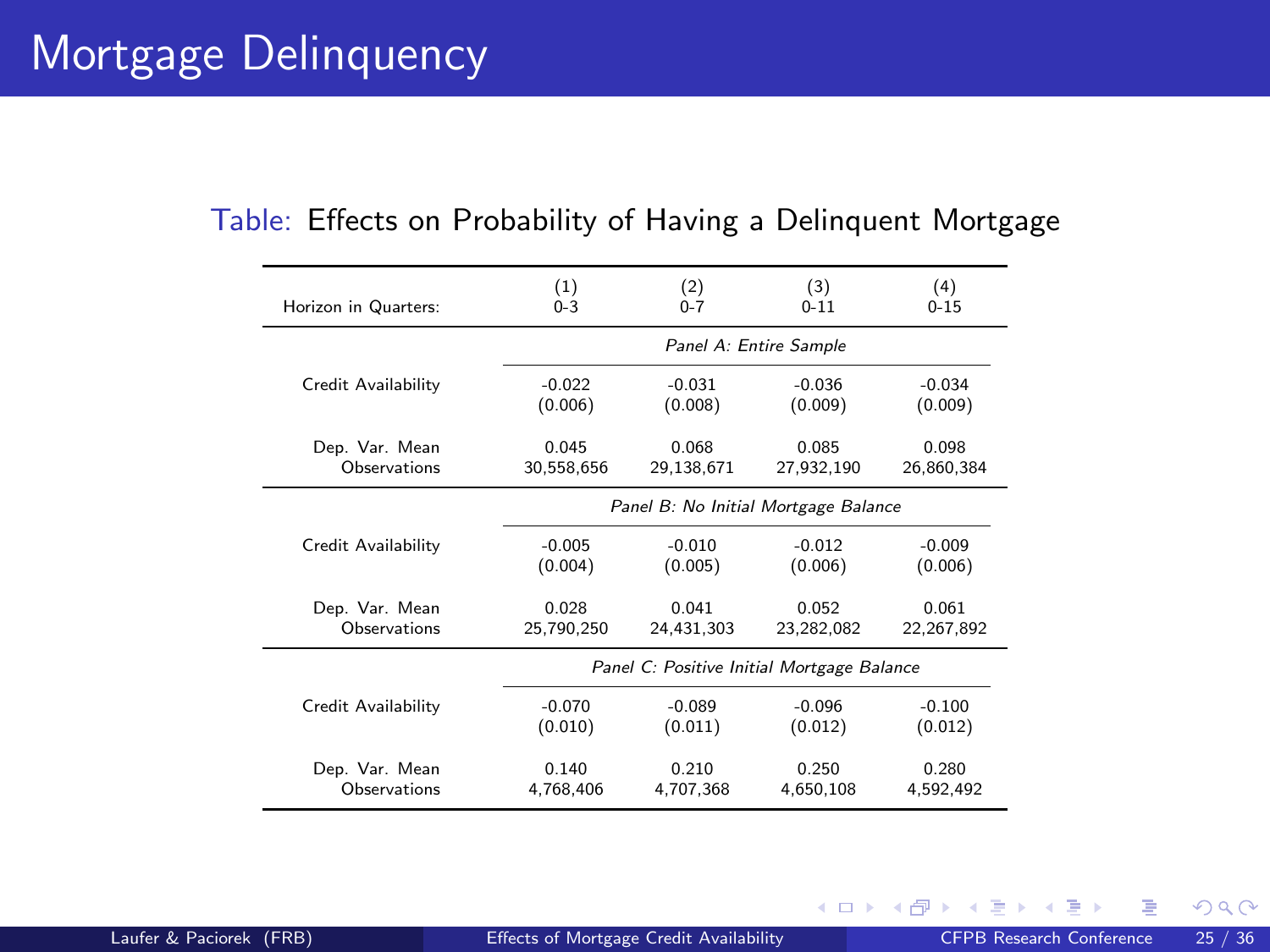| Horizon in Quarters: | (1)                                        | (2)        | (3)        | (4)        |  |
|----------------------|--------------------------------------------|------------|------------|------------|--|
|                      | $0 - 3$                                    | $0 - 7$    | $0 - 11$   | $0 - 15$   |  |
|                      | Panel A: Entire Sample                     |            |            |            |  |
| Credit Availability  | 0.000                                      | $-0.034$   | $-0.050$   | $-0.035$   |  |
|                      | (0.009)                                    | (0.008)    | (0.008)    | (0.008)    |  |
| Dep. Var. Mean       | 0.31                                       | 0.40       | 0.47       | 0.52       |  |
| Observations         | 31.978.664                                 | 31,397,303 | 30,895,003 | 30,392,255 |  |
|                      | Panel B: No Initial Mortgage Balance       |            |            |            |  |
| Credit Availability  | 0.006                                      | $-0.029$   | $-0.048$   | $-0.033$   |  |
|                      | (0.010)                                    | (0.009)    | (0.009)    | (0.009)    |  |
| Dep. Var. Mean       | 0.32                                       | 0.41       | 0.48       | 0.54       |  |
| Observations         | 27,203,296                                 | 26,676,170 | 26,217,051 | 25,754,177 |  |
|                      | Panel C: Positive Initial Mortgage Balance |            |            |            |  |
| Credit Availability  | $-0.033$                                   | $-0.050$   | $-0.042$   | $-0.026$   |  |
|                      | (0.011)                                    | (0.012)    | (0.012)    | (0.013)    |  |
| Observations         | 4,775,368                                  | 4,721,133  | 4,677,952  | 4,638,078  |  |

#### Table: Effects on Probability of Having a Delinquent Non-Mortgage Loan

 $\Omega$ 

**4 ロ ト 4 何 ト 4**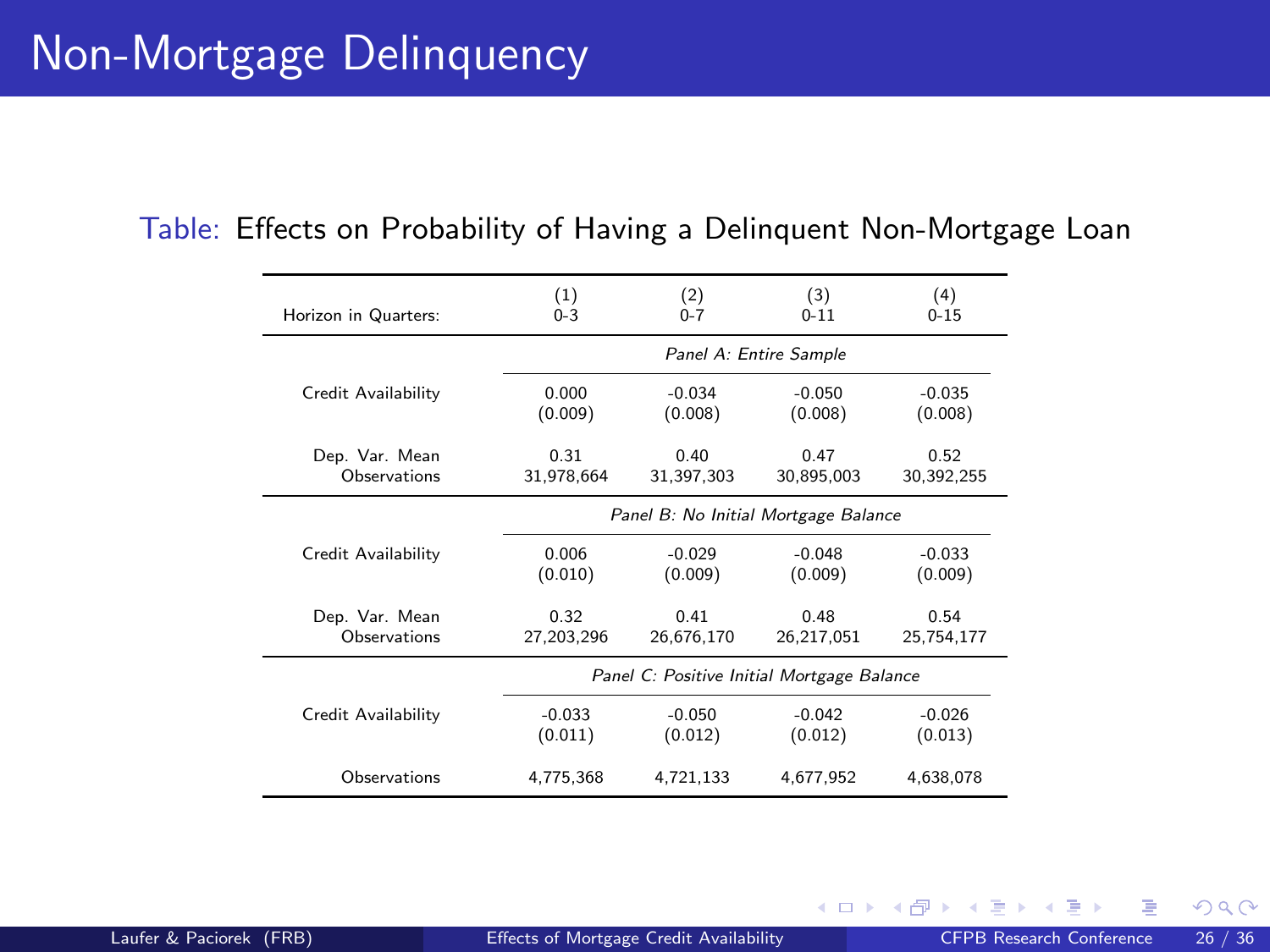#### **Moving**

| Horizon in Quarters: | (1)                            | (2)        | (3)        |  |
|----------------------|--------------------------------|------------|------------|--|
|                      | 4                              | 8          | 12         |  |
|                      | Panel A: Entire Sample         |            |            |  |
| Credit Availability  | 0.013                          | $-0.001$   | 0.004      |  |
|                      | (0.005)                        | (0.006)    | (0.007)    |  |
| Dep. Var. Mean       | 0.100                          | 0.190      | 0.250      |  |
| Observations         | 20.414.501                     | 20,379,761 | 20,257,793 |  |
|                      | Panel B: No Init. Mort. Bal.   |            |            |  |
| Credit Availability  | 0.018                          | 0.003      | 0.011      |  |
|                      | (0.006)                        | (0.007)    | (0.008)    |  |
| Dep. Var. Mean       | 0.110                          | 0.200      | 0.270      |  |
| Observations         | 17,003,743                     | 16,962,731 | 16,842,345 |  |
|                      | Panel C: Pos. Init. Mort. Bal. |            |            |  |
| Credit Availability  | $-0.003$                       | $-0.016$   | $-0.034$   |  |
|                      | (0.007)                        | (0.009)    | (0.010)    |  |
| Dep. Var. Mean       | 0.053                          | 0.100      | 0.140      |  |
| Observations         | 3,410,758                      | 3,417,030  | 3,415,448  |  |

#### Table: Effects on Moving to Different Census Block

重

 $299$ 

メロメ メタメ メミメ メ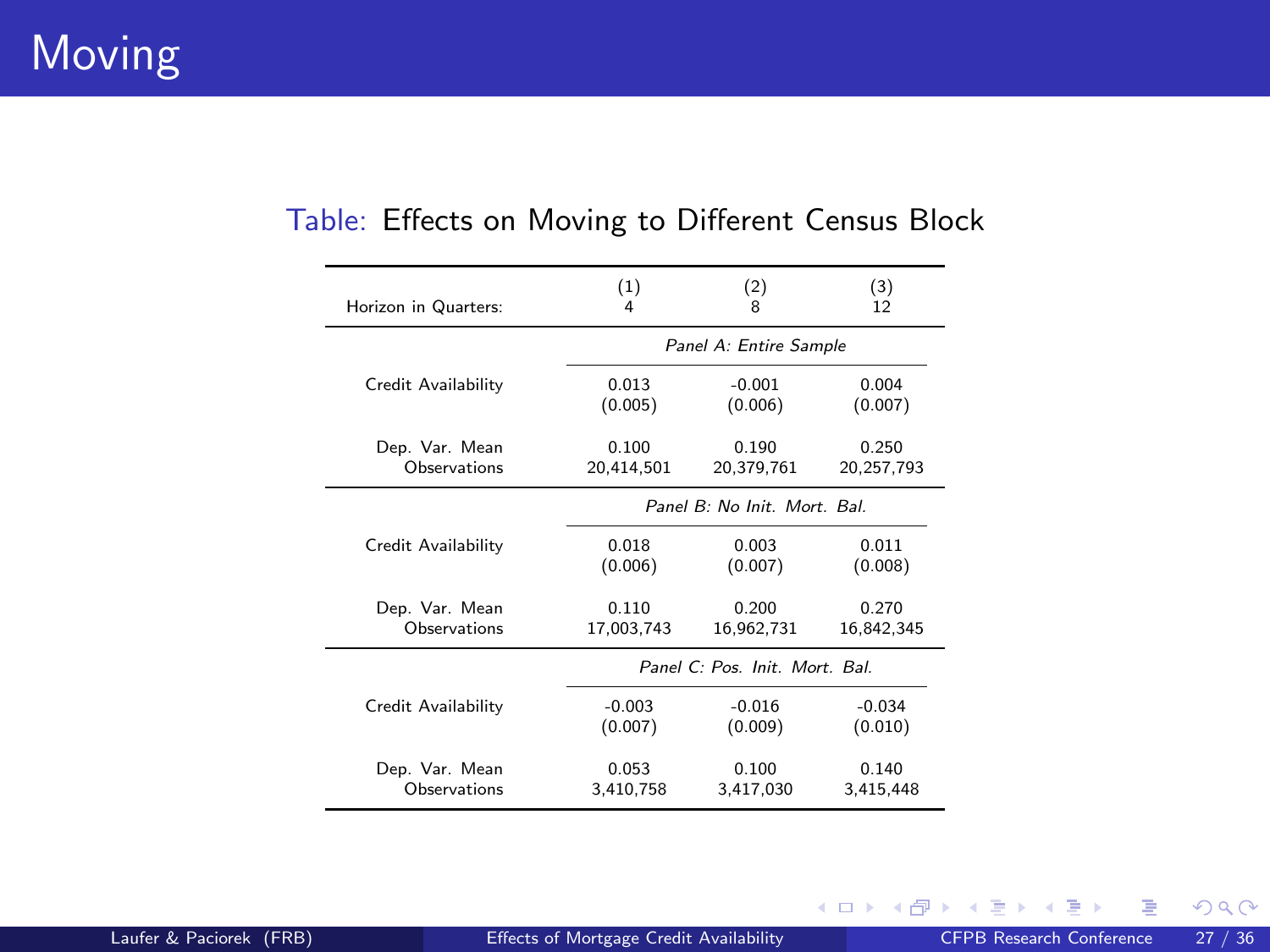| (1)<br>(2)<br>(3)<br>Horizon in Quarters:<br>8<br>12<br>4<br>Panel A: Entire Sample<br>0.003<br>Credit Availability<br>0.009<br>0.006<br>(0.003)<br>(0.003)<br>(0.002)<br>0.026<br>0.048<br>Dep. Var. Mean<br>0.067<br>Observations<br>24,467,862<br>24,175,627<br>Panel B: No Init. Mort. Bal.<br>0.003<br>0.010<br>0.006<br>Credit Availability<br>(0.002)<br>(0.003)<br>(0.004)<br>Dep. Var. Mean<br>0.029<br>0.052<br>0.073<br>Observations<br>20,601,775<br>20,333,093<br>Panel C: Pos. Init. Mort. Bal.<br>$-0.001$<br>0.001<br>$-0.007$<br>Credit Availability<br>(0.003)<br>(0.004)<br>(0.005)<br>0.012<br>0.023<br>0.034<br>Dep. Var. Mean<br>Observations<br>3.866.087<br>3,842,534 |  |  |            |  |  |
|-----------------------------------------------------------------------------------------------------------------------------------------------------------------------------------------------------------------------------------------------------------------------------------------------------------------------------------------------------------------------------------------------------------------------------------------------------------------------------------------------------------------------------------------------------------------------------------------------------------------------------------------------------------------------------------------------|--|--|------------|--|--|
|                                                                                                                                                                                                                                                                                                                                                                                                                                                                                                                                                                                                                                                                                               |  |  |            |  |  |
|                                                                                                                                                                                                                                                                                                                                                                                                                                                                                                                                                                                                                                                                                               |  |  |            |  |  |
|                                                                                                                                                                                                                                                                                                                                                                                                                                                                                                                                                                                                                                                                                               |  |  |            |  |  |
|                                                                                                                                                                                                                                                                                                                                                                                                                                                                                                                                                                                                                                                                                               |  |  | 23,901,752 |  |  |
|                                                                                                                                                                                                                                                                                                                                                                                                                                                                                                                                                                                                                                                                                               |  |  |            |  |  |
|                                                                                                                                                                                                                                                                                                                                                                                                                                                                                                                                                                                                                                                                                               |  |  |            |  |  |
|                                                                                                                                                                                                                                                                                                                                                                                                                                                                                                                                                                                                                                                                                               |  |  | 20,076,915 |  |  |
|                                                                                                                                                                                                                                                                                                                                                                                                                                                                                                                                                                                                                                                                                               |  |  |            |  |  |
|                                                                                                                                                                                                                                                                                                                                                                                                                                                                                                                                                                                                                                                                                               |  |  |            |  |  |
|                                                                                                                                                                                                                                                                                                                                                                                                                                                                                                                                                                                                                                                                                               |  |  | 3.824.837  |  |  |

#### Table: Effects on Moving to Different CBSA

重

 $299$ 

メロメ メ御き メミメ メミ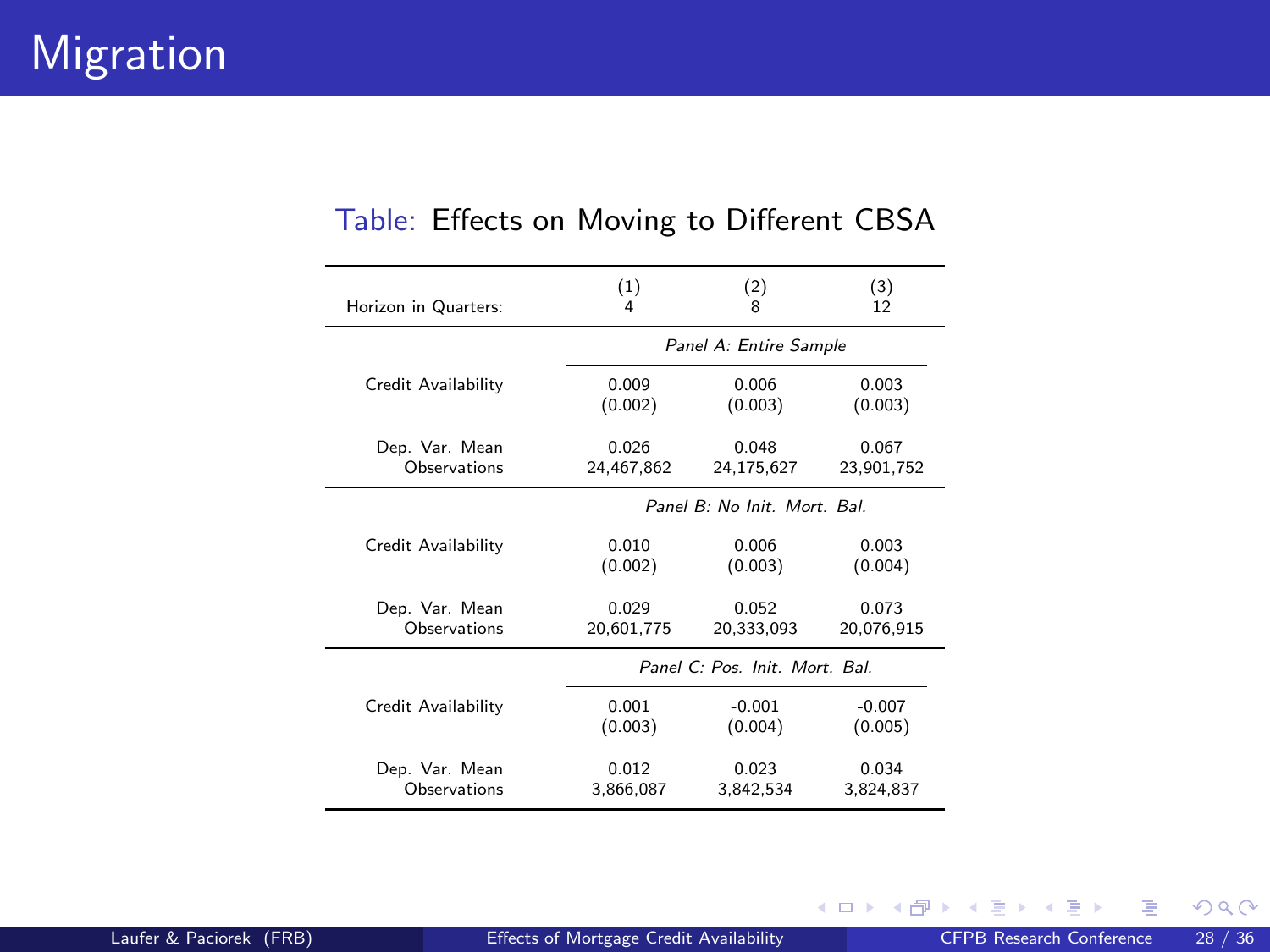| Horizon in Quarters: | (1)                                        | (2)        | (3)        | (4)        |
|----------------------|--------------------------------------------|------------|------------|------------|
|                      | 4                                          | 8          | 12         | 16         |
|                      | Panel A: Entire Sample                     |            |            |            |
| Credit Availability  | $-0.009$                                   | $-0.021$   | 0.008      | 0.010      |
|                      | (0.006)                                    | (0.009)    | (0.011)    | (0.013)    |
| Dep. Var. Mean       | $-0.001$                                   | 0.000      | 0.008      | 0.026      |
| Observations         | 30.664.032                                 | 29,587,609 | 28,787,215 | 28,143,066 |
|                      | Panel B: No Initial Mortgage Balance       |            |            |            |
| Credit Availability  | $-0.013$                                   | $-0.031$   | $-0.004$   | $-0.002$   |
|                      | (0.007)                                    | (0.009)    | (0.011)    | (0.014)    |
| Dep. Var. Mean       | 0.002                                      | 0.007      | 0.019      | 0.042      |
| Observations         | 25.886.884                                 | 24,852,642 | 24.089.800 | 23,481,558 |
|                      | Panel C: Positive Initial Mortgage Balance |            |            |            |
| Credit Availability  | 0.023                                      | 0.035      | 0.056      | 0.050      |
|                      | (0.013)                                    | (0.017)    | (0.021)    | (0.022)    |
| Dep. Var. Mean       | $-0.017$                                   | $-0.037$   | $-0.050$   | $-0.052$   |
| Observations         | 4.777.148                                  | 4.734.967  | 4.697.415  | 4.661.508  |

#### Table: Effects on Change in Number of Auto Loans

 $\sim$ 

 $299$ 

**K ロ ▶ イ 伊 ▶ イ ヨ**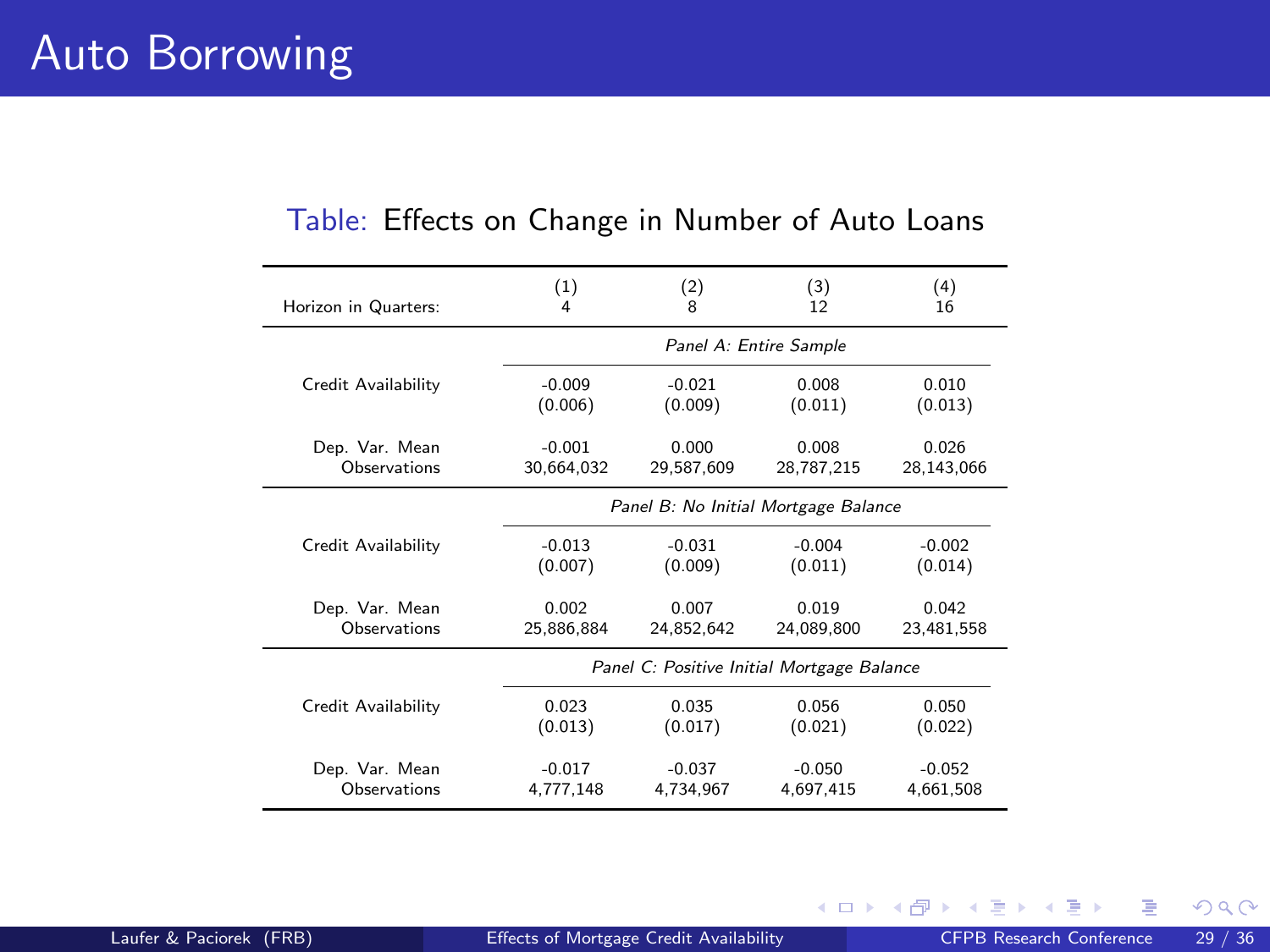- Credit score thresholds have very large effects on mortgage borrowing at short horizons (a non-trivial result!)
- Effects attenuate only slightly over 20 quarters, although they shrink more substantially relative to average probabilities of mortgage attainment
- Access to credit substantially lowers probability of mortgage default among prior borrowers
- Prior borrowers do not seem to be "locked in": Lack of credit *increases* moving and has no effect on cross-MSA migration
- Prior borrowers buy more cars when they have access (refinancing), while prior non-borrowers buy fewer cars (substitution)

**K ロ ト K 何 ト K 目**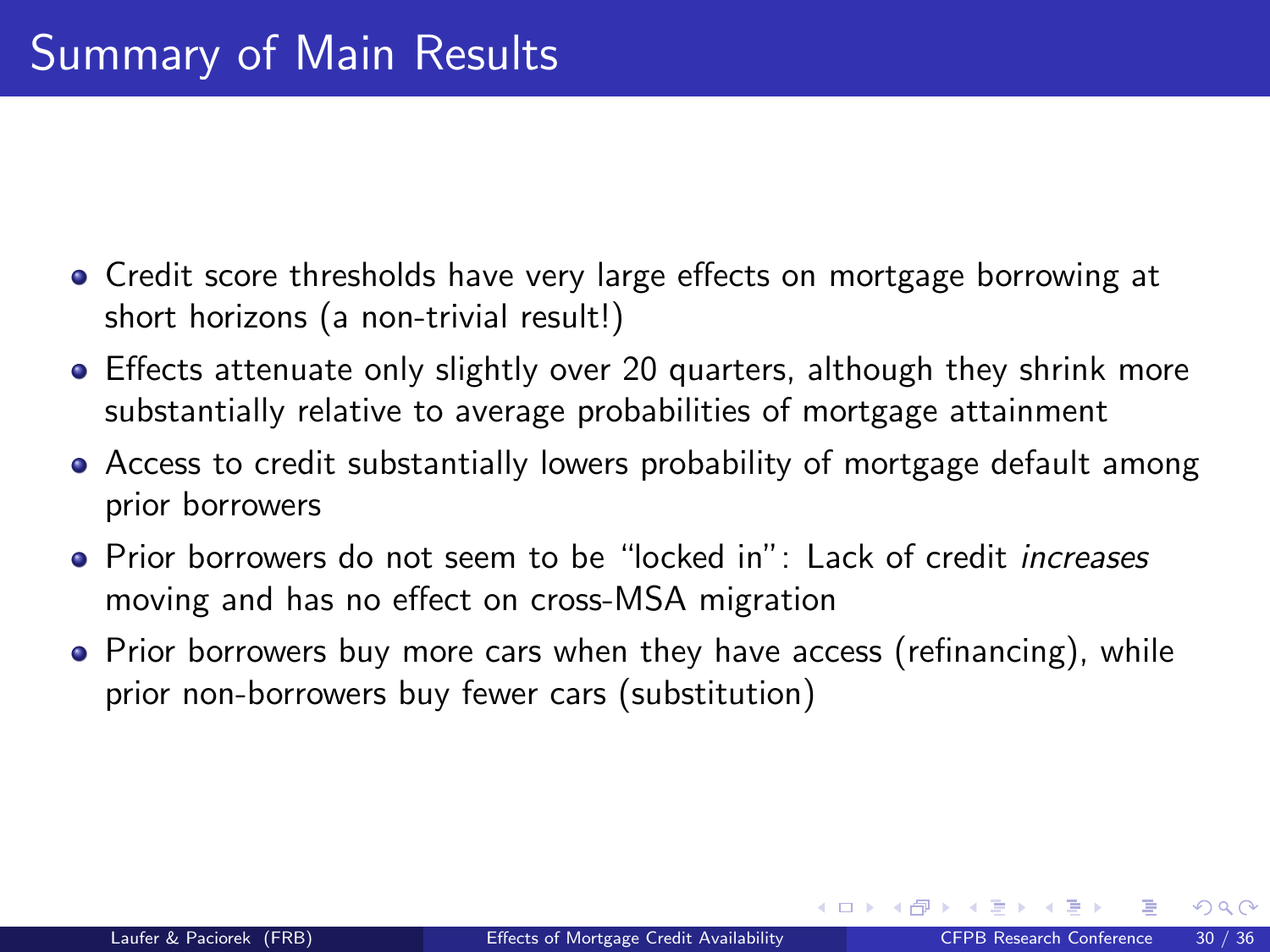# Heterogeneity  $(1)$

Credit Score



 $299$ 

(ロ) ( d )

 $\mathcal{A}$ Þ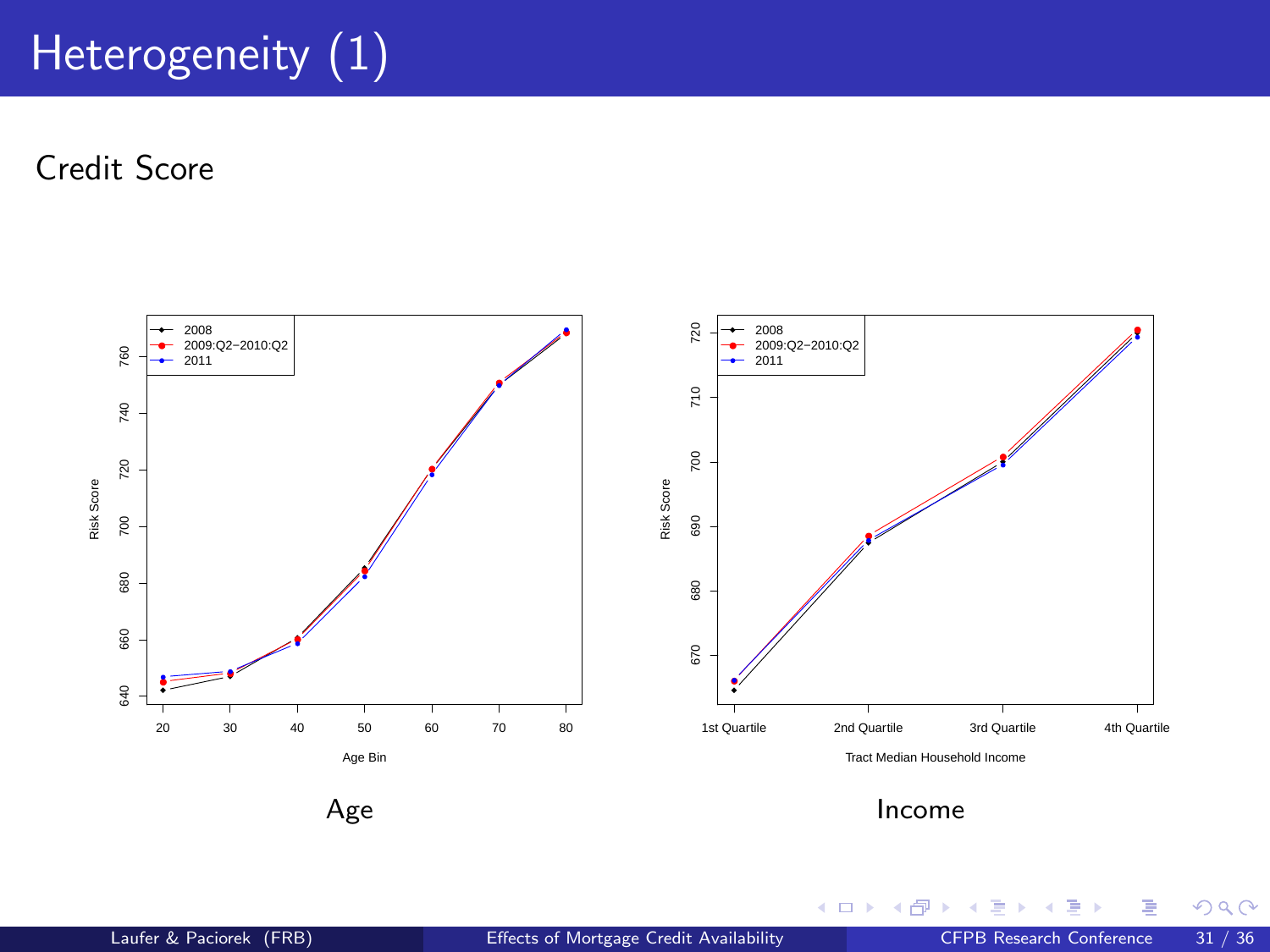# Heterogeneity (2)

Credit Availability



Income

(ロ) ( d )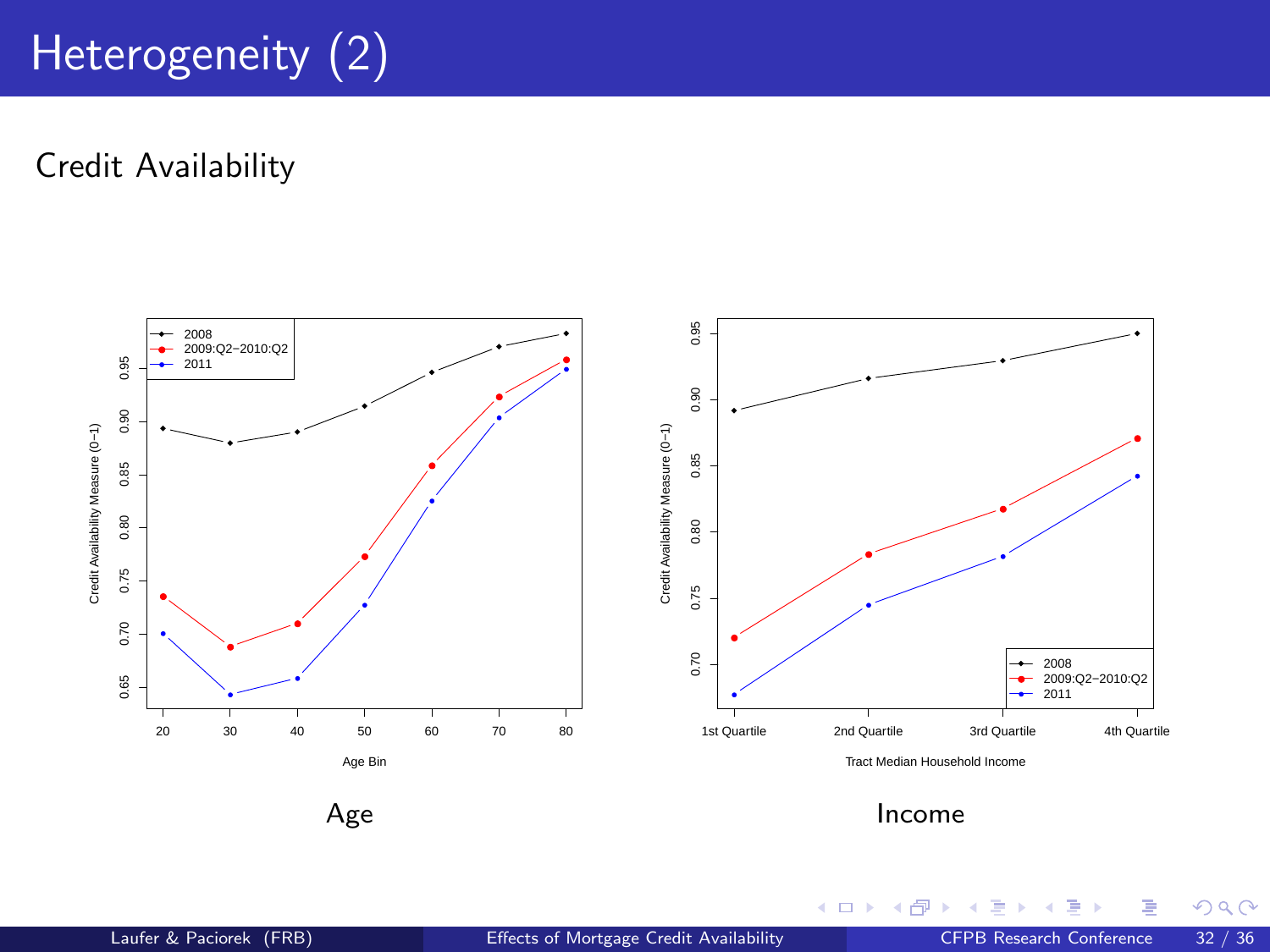# Heterogeneity (3)

Marginal Effects



Income

**K ロ ⊁ K 倒 ⊁ K** 

B ×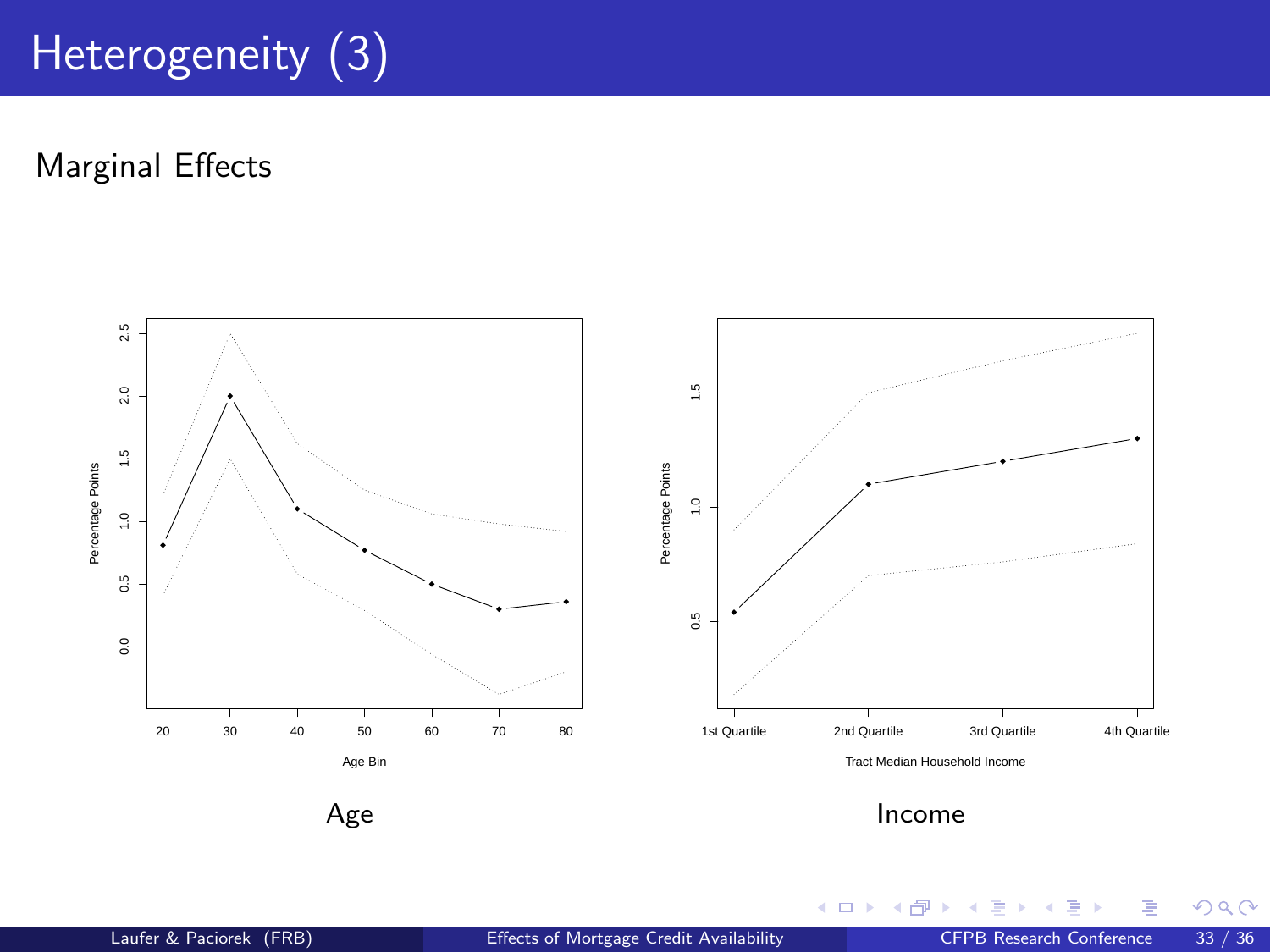# Heterogeneity (4)

Net Implied Effects



Ξ ×

**K ロ ⊁ K 倒 ⊁ K**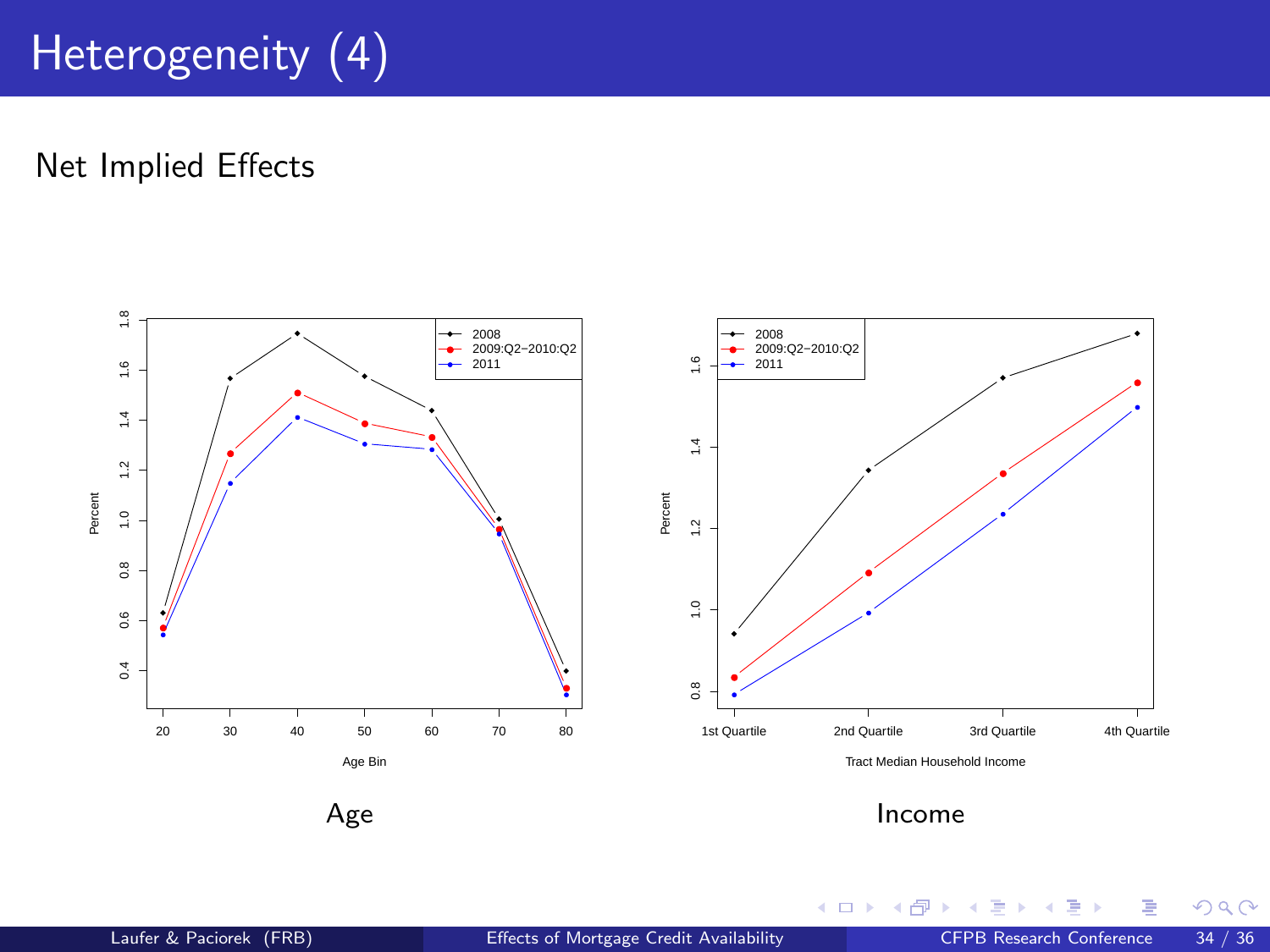- What are the aggregate effects of credit score thresholds?
	- Estimate models relating joint and individual mortgage counts to credit availability
	- Predict number of mortgages that would have been originated if use of thresholds had remained at 2008 levels, holding all else constant

**←ロ ▶ ← イ 同 →**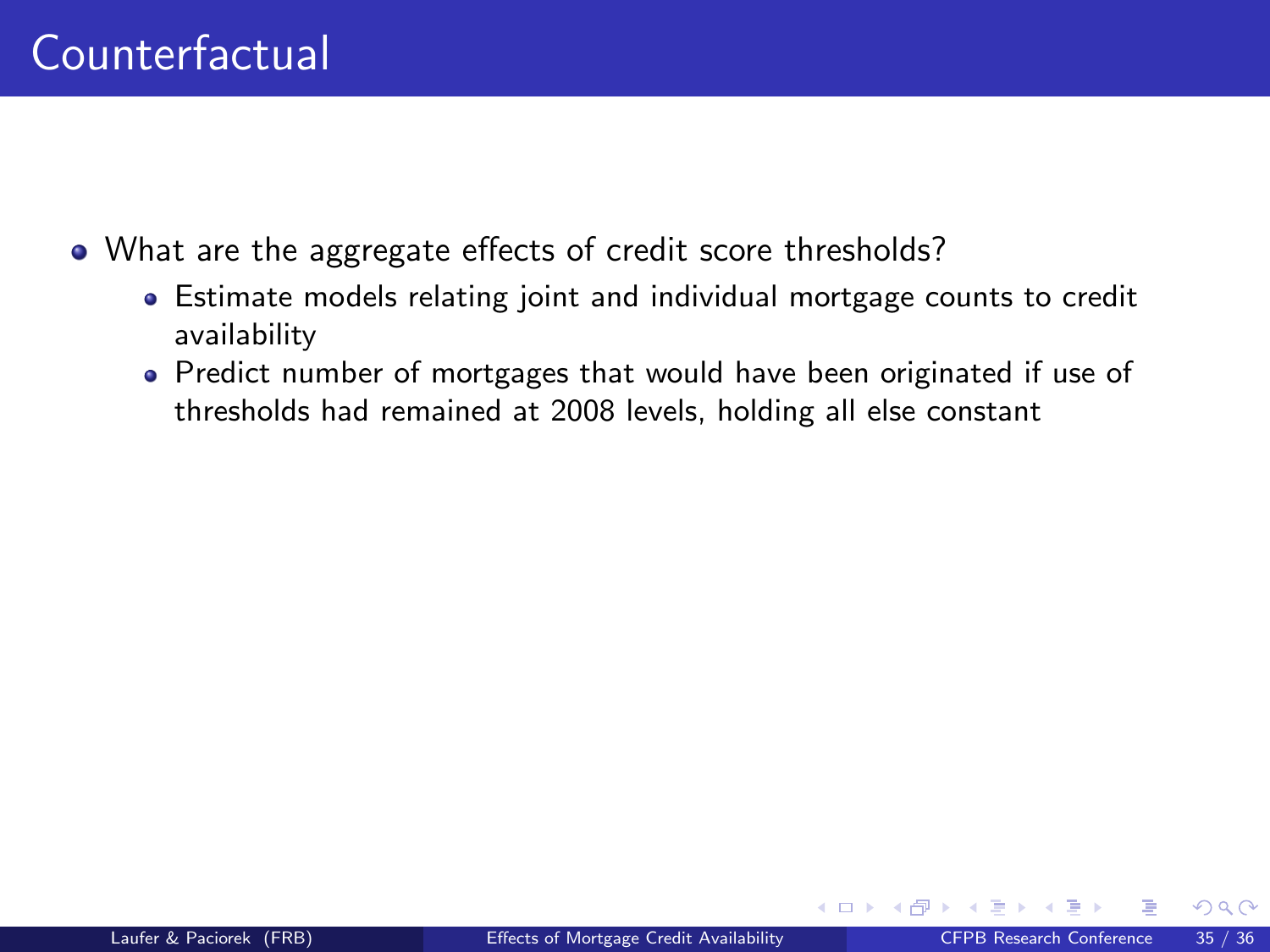- What are the aggregate effects of credit score thresholds?
	- Estimate models relating joint and individual mortgage counts to credit availability
	- Predict number of mortgages that would have been originated if use of thresholds had remained at 2008 levels, holding all else constant
- In 2011, thresholds lowered originations by about 260,000
	- 16 percent of actual originations in our sample (530-730 credit scores)
	- 3.5 percent of actual originations to all individuals (HMDA)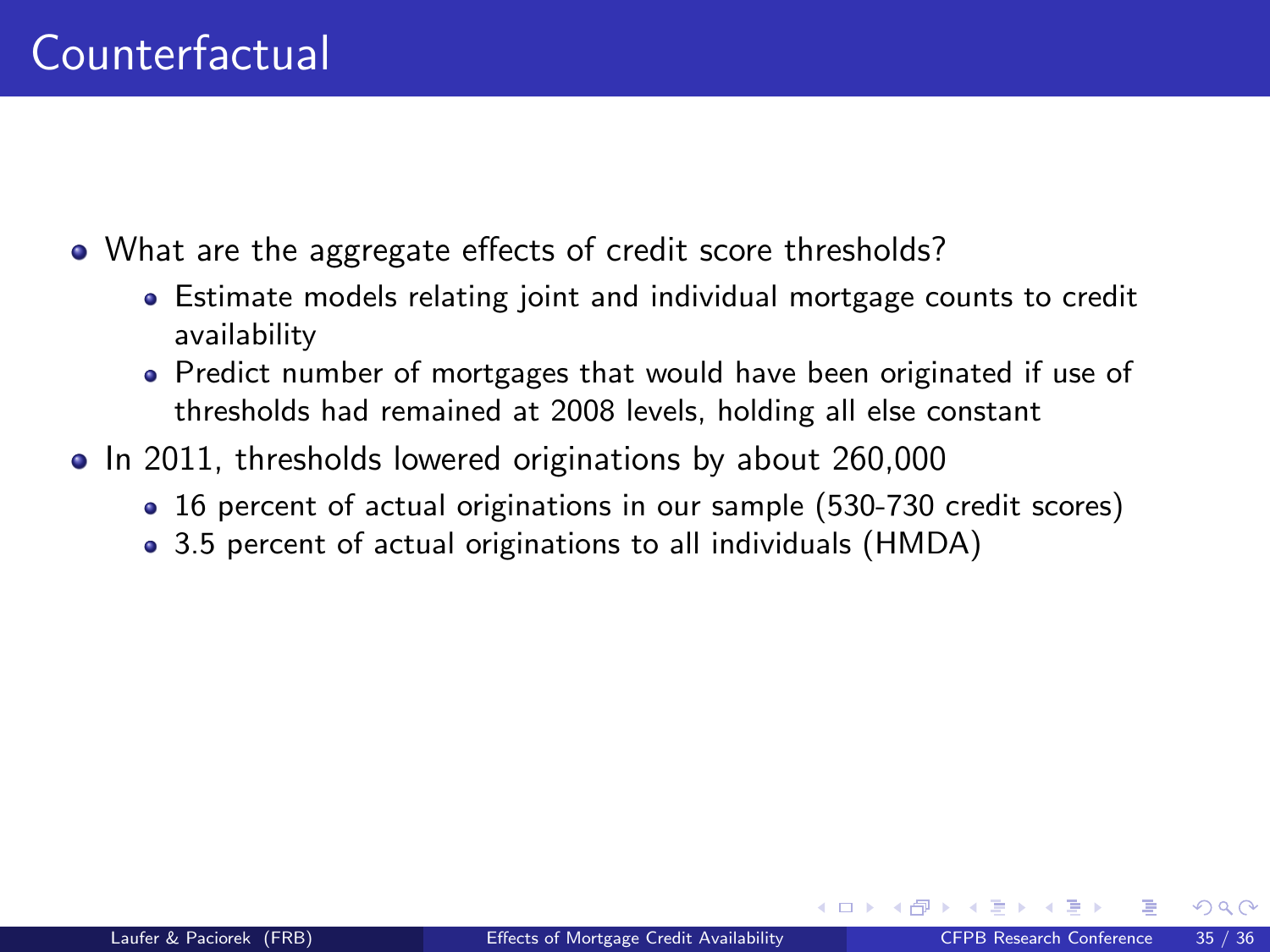- What are the aggregate effects of credit score thresholds?
	- Estimate models relating joint and individual mortgage counts to credit availability
	- Predict number of mortgages that would have been originated if use of thresholds had remained at 2008 levels, holding all else constant
- In 2011, thresholds lowered originations by about 260,000
	- 16 percent of actual originations in our sample (530-730 credit scores)
	- 3.5 percent of actual originations to all individuals (HMDA)
- From 2011-2014, thresholds lowered originations by about 580,000
	- 7 percent of actual originations in our sample (530-730 credit scores)
	- 2 percent of actual originations to all individuals (HMDA)
- These calculations reflect only the direct effects of the thresholds!

**K ロ ▶ K 何 ▶ K 手**